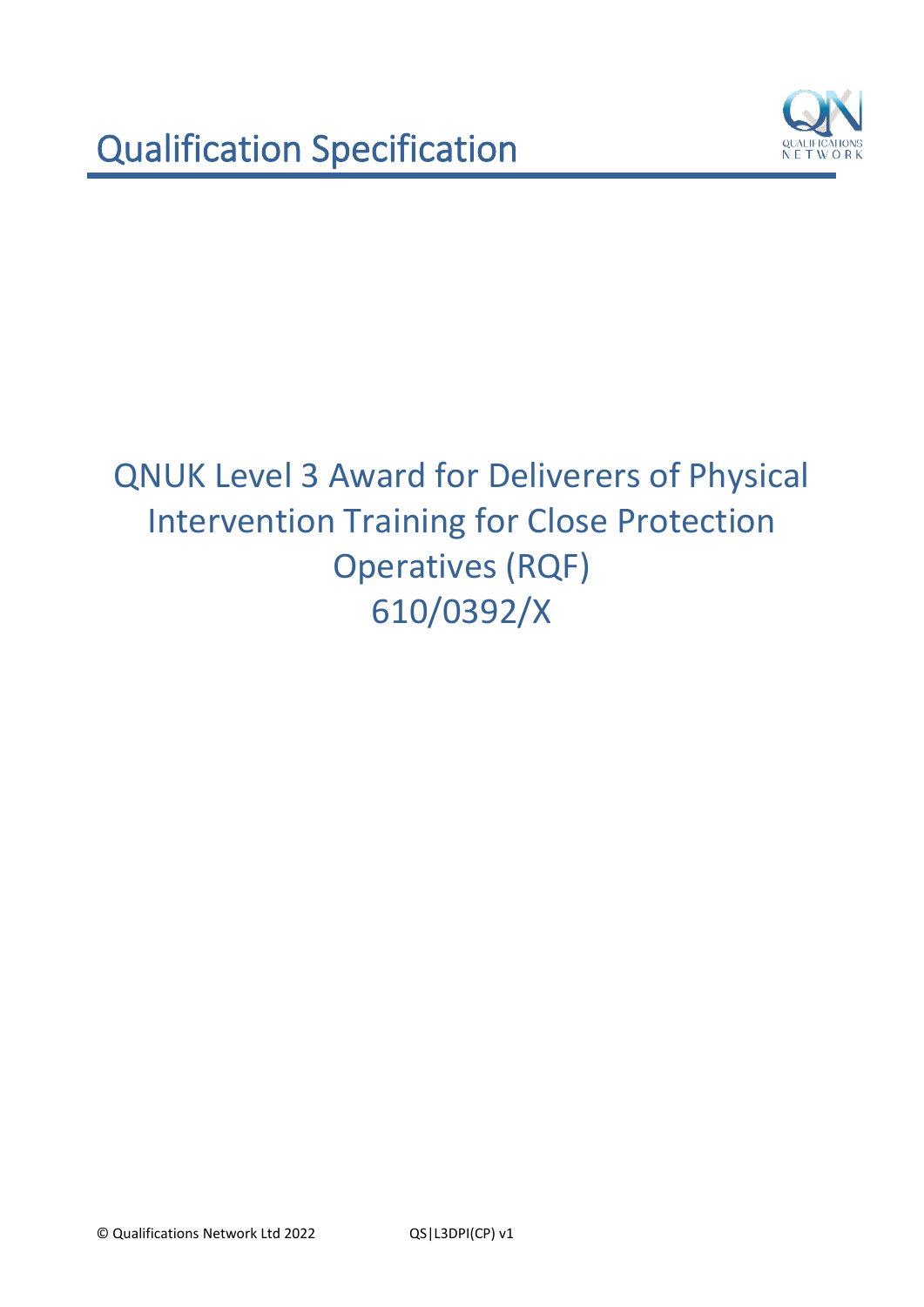# **Contents**

| 1.    |                                                                                                |  |  |  |
|-------|------------------------------------------------------------------------------------------------|--|--|--|
| 2.    |                                                                                                |  |  |  |
| 3.    |                                                                                                |  |  |  |
| 4.    |                                                                                                |  |  |  |
| 5.    |                                                                                                |  |  |  |
| 6.    |                                                                                                |  |  |  |
| 7.    |                                                                                                |  |  |  |
| 8.    |                                                                                                |  |  |  |
| 9.    |                                                                                                |  |  |  |
| 10.   |                                                                                                |  |  |  |
| 11.   |                                                                                                |  |  |  |
|       |                                                                                                |  |  |  |
| 12.1. |                                                                                                |  |  |  |
| 12.2. |                                                                                                |  |  |  |
| 12.3. |                                                                                                |  |  |  |
|       |                                                                                                |  |  |  |
| 13.1. |                                                                                                |  |  |  |
| 13.2. |                                                                                                |  |  |  |
| 13.3. |                                                                                                |  |  |  |
| 13.4. |                                                                                                |  |  |  |
| 13.5. |                                                                                                |  |  |  |
|       |                                                                                                |  |  |  |
| 14.1. | Trainer/Assessors delivering training qualifications leading to licence-linked qualifications7 |  |  |  |
| 14.2. |                                                                                                |  |  |  |
| 14.3. |                                                                                                |  |  |  |
|       |                                                                                                |  |  |  |
| 15.1. |                                                                                                |  |  |  |
| 15.2. |                                                                                                |  |  |  |
| 15.3. |                                                                                                |  |  |  |
|       |                                                                                                |  |  |  |
|       |                                                                                                |  |  |  |
|       |                                                                                                |  |  |  |
|       |                                                                                                |  |  |  |
|       |                                                                                                |  |  |  |
|       |                                                                                                |  |  |  |
|       |                                                                                                |  |  |  |
|       |                                                                                                |  |  |  |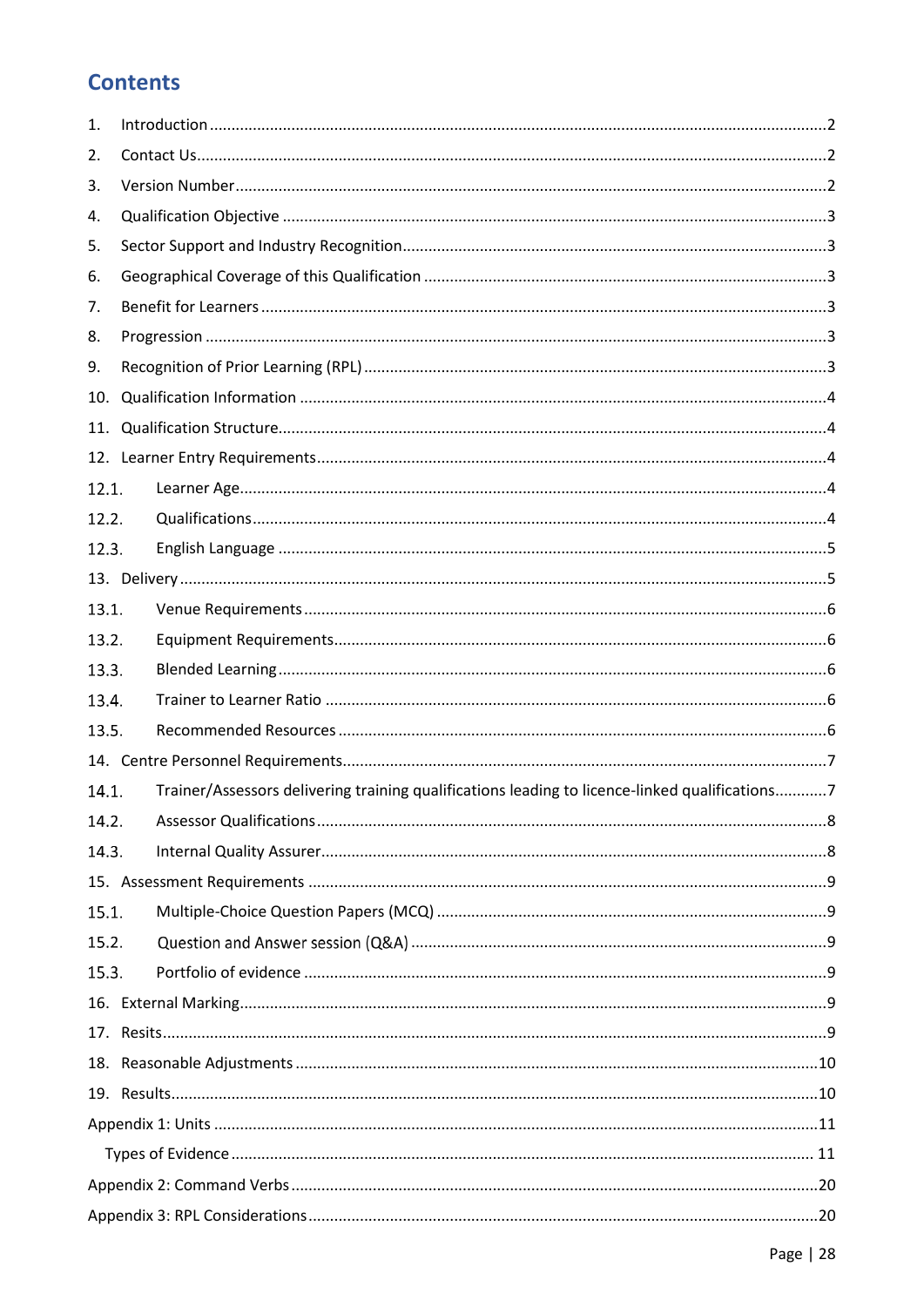

Appendix 4: Specimen Assessment Material [...................................................................................................21](#page-22-0)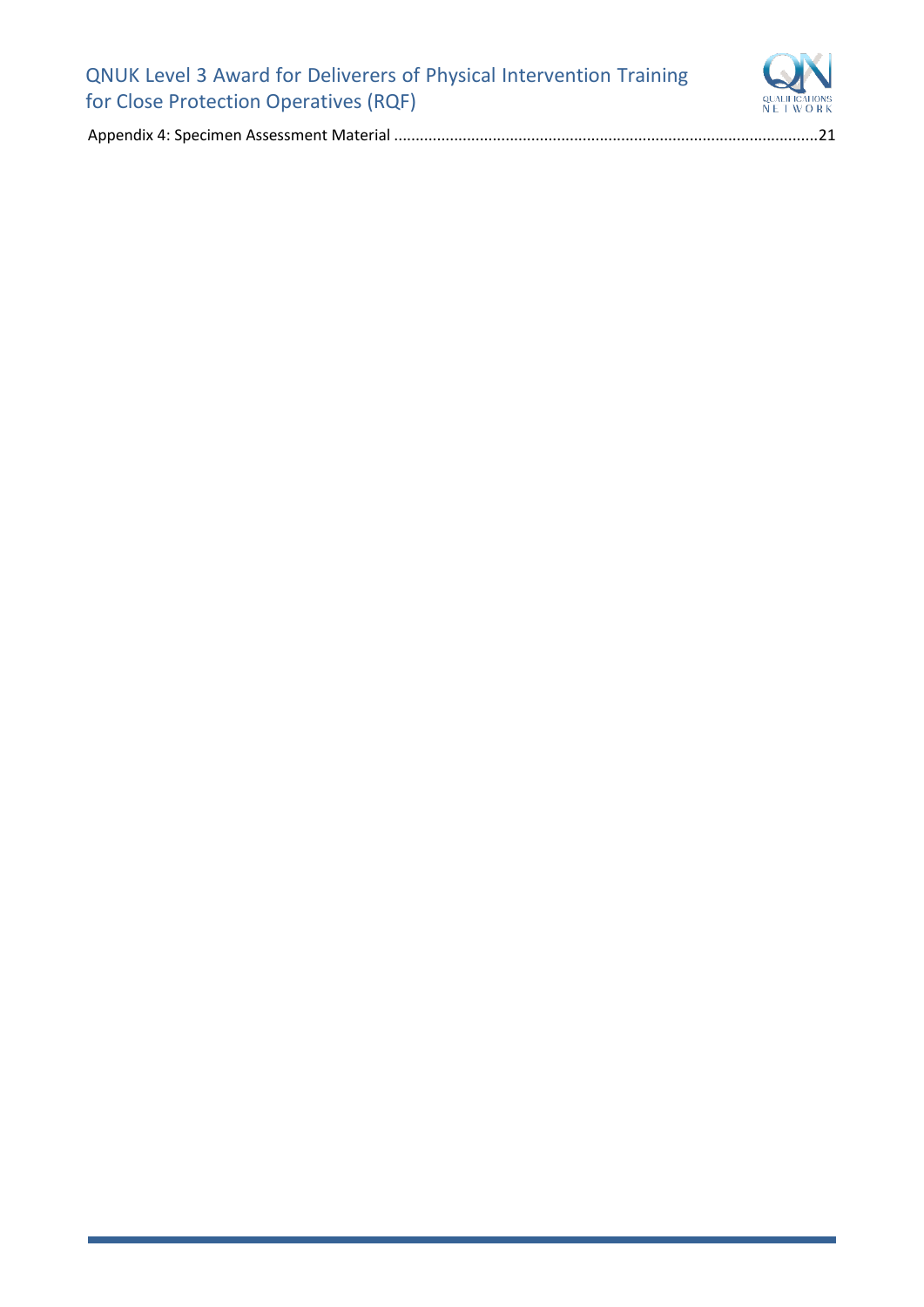

# <span id="page-3-0"></span>**1. Introduction**

Qualifications Network Limited (QNUK) is an Awarding Organisation recognised and regulated by the Office of Qualifications and Examinations (Ofqual) in England, the Council for Curriculum, Examinations and Assessment (CCEA) in Northern Ireland and Qualifications Wales.

This specification outlines key information required by users of the qualification to ensure they can make an informed decision about the suitability of the qualification they are taking or proposing to take for the purposes that they intend to use it.

# <span id="page-3-1"></span>**2. Contact Us**

Please get in touch if you need any advice or guidance with this qualification.

#### **Head Office:**

Qualifications Network First Floor Offices 86A Lancaster Road Enfield Middlesex EN2 0BX

Email: [centres@qnuk.org](mailto:CentreSupport@Qualifications-Network.co.uk) Tel: 020 3795 0559

# <span id="page-3-2"></span>**3. Version Number**

Centres should make sure they are using the most up to date document by checking the footer which will confirm the current version number.

| Document owner          | SJD Director       |
|-------------------------|--------------------|
| Date last updated       | 14/01/2022         |
| <b>Next review</b>      | 31/01/2027         |
| <b>Status</b>           | Final              |
| Version                 | 1                  |
| Document control number | QS   L3DPI (CP) v1 |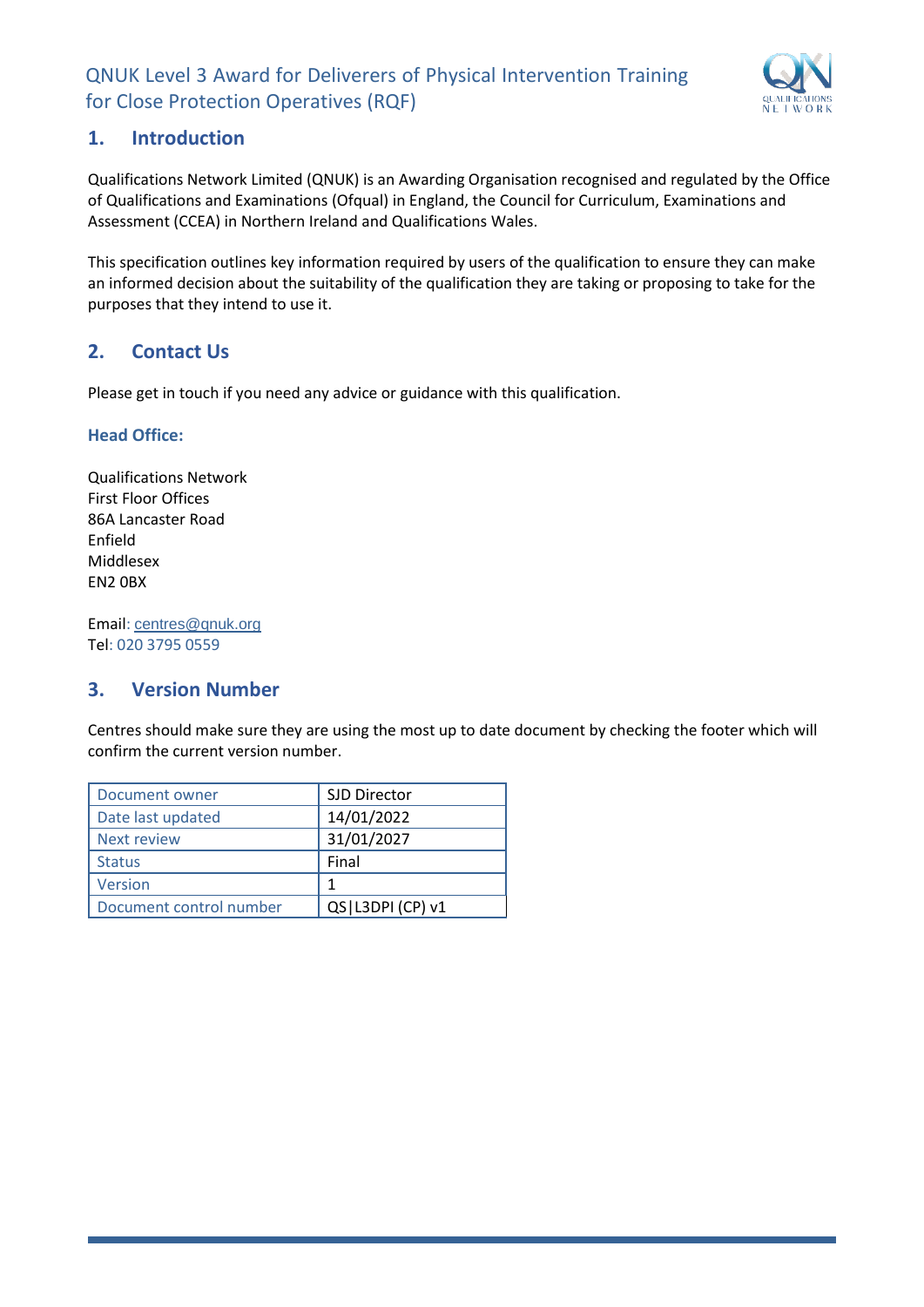

# <span id="page-4-0"></span>**4. Qualification Objective**

This qualification has been developed by QNUK to enable trainers who hold the necessary teaching, conflict management and assessing qualifications alongside the occupational experience and competence to be able to deliver the Level 2 physical intervention training to learners as a component part of their learning towards the QNUK Level 3 Certificate for Close Protection Operatives in the Private Security Industry. Trainer approval to deliver this is subject to:

- 1. Holding the Level 3 Award for Deliverers of Physical Intervention Training for Close Protection Operatives (RQF) qualification (this qualification), and,
- 2. An annual licence to deliver a prescribed programme (or model) issued from one of the SIA endorsed physical intervention models [https://assets.publishing.service.gov.uk/government/uploads/system/uploads/attachment\\_data/fil](https://assets.publishing.service.gov.uk/government/uploads/system/uploads/attachment_data/file/937613/sia-physical-intervention-trainers.PDF) [e/937613/sia-physical-intervention-trainers.PDF](https://assets.publishing.service.gov.uk/government/uploads/system/uploads/attachment_data/file/937613/sia-physical-intervention-trainers.PDF)

# <span id="page-4-1"></span>**5. Sector Support and Industry Recognition**

The physical intervention skills unit has been developed and is part of the shared assets between the SIA and their endorsed Awarding Organisations.

# <span id="page-4-2"></span>**6. Geographical Coverage of this Qualification**

This qualification is available in England, Wales, Scotland and Northern Ireland.

The legal systems of Scotland and Northern Ireland differ from that of England and Wales. Differences in the legal systems are reflected in the delivery of relevant sections of the qualifications. Employers, however, may not know which version of the qualification an employee may have taken, so the SIA advises that operatives and their employers remain responsible for being familiar with the laws and legal system relating to the area in which they will be working.

# <span id="page-4-3"></span>**7. Benefit for Learners**

This qualification supports a role in the workplace for trainers in the private security industry who wish to obtain eligibility to deliver physical intervention unit within the SIA licence linked Level 3 Close Protection qualification.

# <span id="page-4-4"></span>**8. Progression**

Learners could progress to the:

QNUK Level 3 Award for Deliverers of Physical Intervention Training in the Private Security Industry (RQF)

QNUK Level 3 Award in Security Management (RQF)

QNUK Level 3 Award in Retail Loss Prevention (RQF)

# <span id="page-4-5"></span>**9. Recognition of Prior Learning (RPL)**

RPL may be used for learners who hold Level 3 Award for Deliverers of Physical Intervention Training in the Private Security Industry (RQF) qualification, which is one of the requirements for delivering physical intervention training within the Door Supervision qualification. This RPL may be used as evidence to support the *Delivering Physical Intervention Training* unit within this qualification, however learners will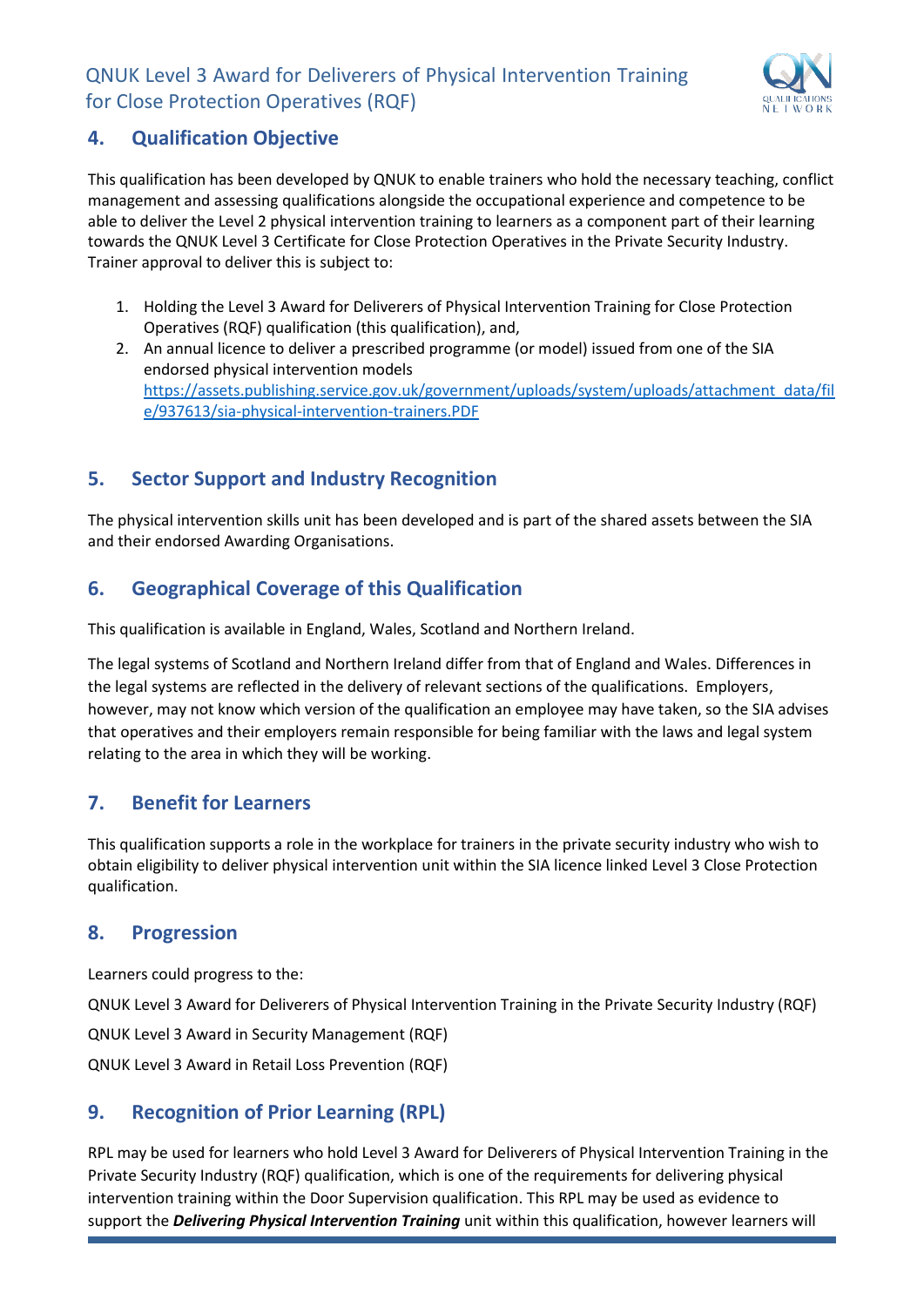

be expected to provide proof of CPD maintaining proficiency of these skills since gaining their initial L3 DPI qualification. Training providers for this qualification are also expected to check learner's proficiency in delivering physical intervention training is still in line with the requirements of this unit prior to claiming the RPL on behalf of the learner. For additional guidance, please refer to Appendix 3

# <span id="page-5-0"></span>**10. Qualification Information**

| <b>Qualification Number (QN)</b>      | 610/0392/X                                             |
|---------------------------------------|--------------------------------------------------------|
| <b>Learning Aim</b>                   |                                                        |
| <b>Total Qualification Time (TQT)</b> | 51 hours                                               |
| <b>Guided Learning Hours (GLH)</b>    | 47 hours                                               |
| Credit value                          | 5                                                      |
| Level                                 | 3                                                      |
| Validity                              | Lifetime                                               |
| Assessment                            | Invigilated MCQ paper (MCQ), Portfolio of evidence (P) |
| Achieving the qualification           | Learners must achieve the 2 mandatory units            |

# <span id="page-5-1"></span>**11. Qualification Structure**

| Unit No.               | <b>Unit Title</b>                                                                                                  | <b>Level</b> | <b>GLH</b> | <b>TUT</b> | <b>Credit</b> |
|------------------------|--------------------------------------------------------------------------------------------------------------------|--------------|------------|------------|---------------|
| <b>Mandatory units</b> |                                                                                                                    |              |            |            |               |
| T/650/1238             | Application of physical intervention skills for<br>close protection operatives in the private<br>security industry | 2            | 20         | 20         | 2             |
| A/618/7025             | Delivering Physical Intervention Training                                                                          | 3            | 27         | 31         | 3             |

The learning outcomes for the qualification may be found in Appendix 1. The Assessment Guidance details the assessment criteria which are used to determine if a learner has met the requirements of the learning outcomes. Further depth of coverage is also provided in the Assessment Guidance.

# <span id="page-5-2"></span>**12. Learner Entry Requirements**

# <span id="page-5-3"></span>12.1. Learner Age

Learners must be aged 18 and over.

#### <span id="page-5-4"></span>**12.2. Qualifications**

Learners must hold

- A recognised teaching qualification as identified in section 14.1.
- A recognised level 3 deliverers of conflict management training qualification
- Action Counters Terrorism (ACT) eLearning certificates no more than 12 months old from the first date of commencing the course leading towards this qualification.
	- o ACT Awareness
	- o ACT Security
		- (Both Required)
- A recognised first aid at work qualification (3 day) or higher with no less than 6 months validity from the first date of commencing the course leading towards this qualification.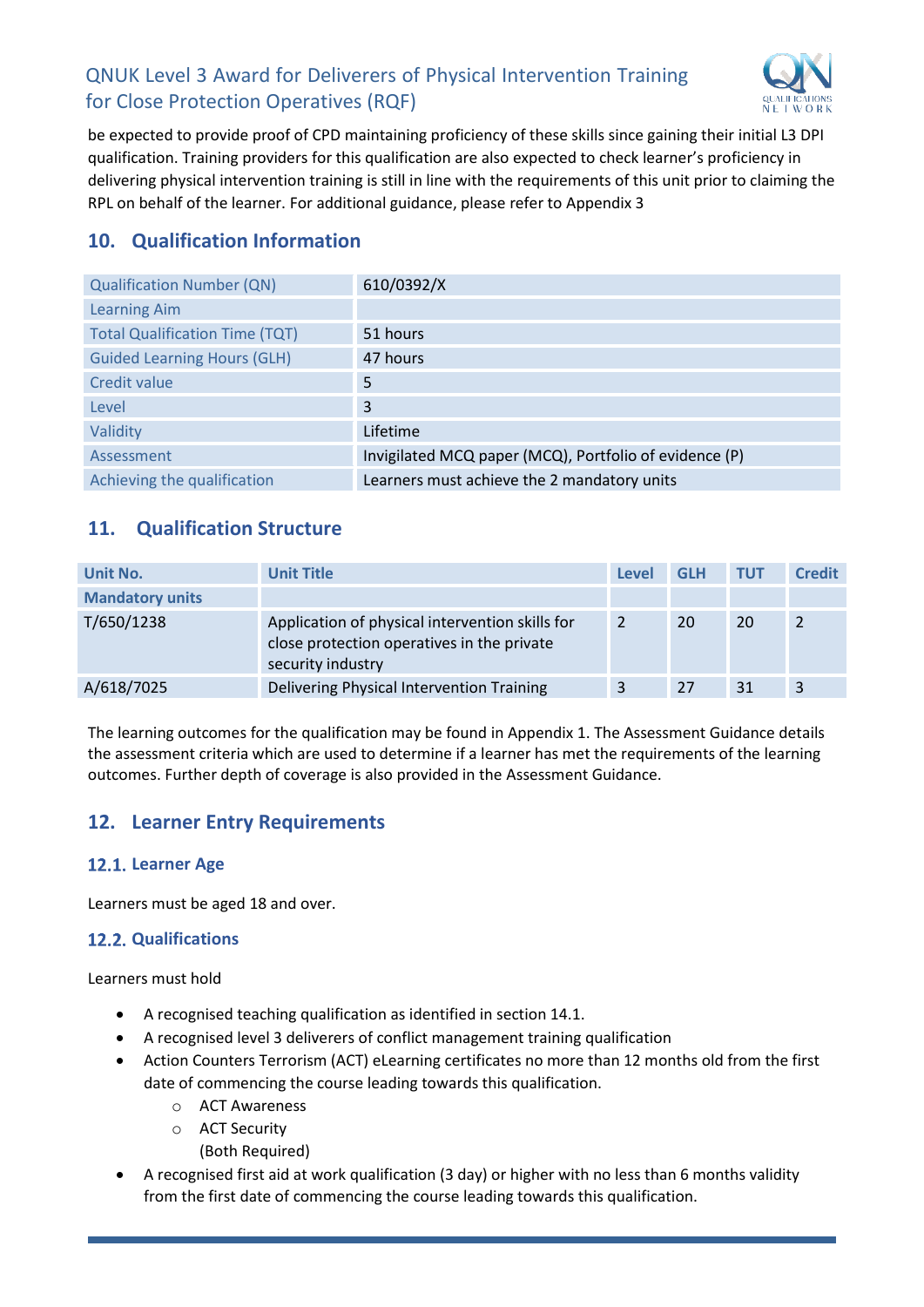

From 30<sup>th</sup> September 2022 learners must hold a recognised Assessor qualification as identified in section 14.2

#### <span id="page-6-0"></span>**English Language**

Learners for all SIA (directly or indirectly) linked or associated qualifications are required to provide evidence of proficiency in English language at Level 1 or above.

Learners should, as a minimum, have language skills in reading, writing, speaking, and listening equivalent to the following.

- A B2 Level qualification on the Home Office's list of recognised English tests and qualifications.
- A B2 Common European Framework of Reference for Languages (CEFR).
- An ESOL qualification at (Level 1) on the Ofqual register taken in England, Wales, or Northern Ireland.
- An ESOL qualification at Scottish Credit and qualifications Framework Level 5 awarded by the Scottish Qualifications Authority (SQA) and taken in Scotland.
- Functional Skills Level 1 in English.
- SQA Core Skills in Communication at Scottish Credit and qualifications Framework Level 5.
- Essential Skills Wales Communication Level 1.

Training centres must ensure that all learners have sufficient reading, writing, speaking, and listening language skills before putting the learners forward for training and assessment.

# <span id="page-6-1"></span>**13. Delivery**

This qualification is delivered in a face-to-face setting over a 5 day period.

The units must be delivered in the following order

- 1. Application of physical intervention skills for close protection operatives in the private security industry
- 2. Delivering Physical Intervention Training

This is to ensure that the learners receive exemplar training in the course their potential learners will receive, then the ability to develop their own knowledge, skills and proficiency in the subject matter throughout the teaching unit.

Ratio of trainers to learners (1 trainer to a maximum of 12 learners for the delivery and assessment of the practical skills). This is not a requirement for the delivery and assessment of the knowledge skills

A minimum of 3 participants are required for each course, in order to deliver the practical skills for physical intervention effectively.

The total unit time (TUT) for the Application of physical intervention skills for close protection operatives in the private security industry unit is 20 hours, this is aligned to end users. QNUK strongly recommended that approved physical intervention models delivering this qualification increase this time for trainee trainers to ensure they receive a robust and comprehensive education and development in the skills they are going to be delivering to end users, therefore it is anticipated that the delivery time for this qualification is increased selectively to provide reassurance that all learners are able to demonstrate and coach the physical skills at a level over and above conscious competency.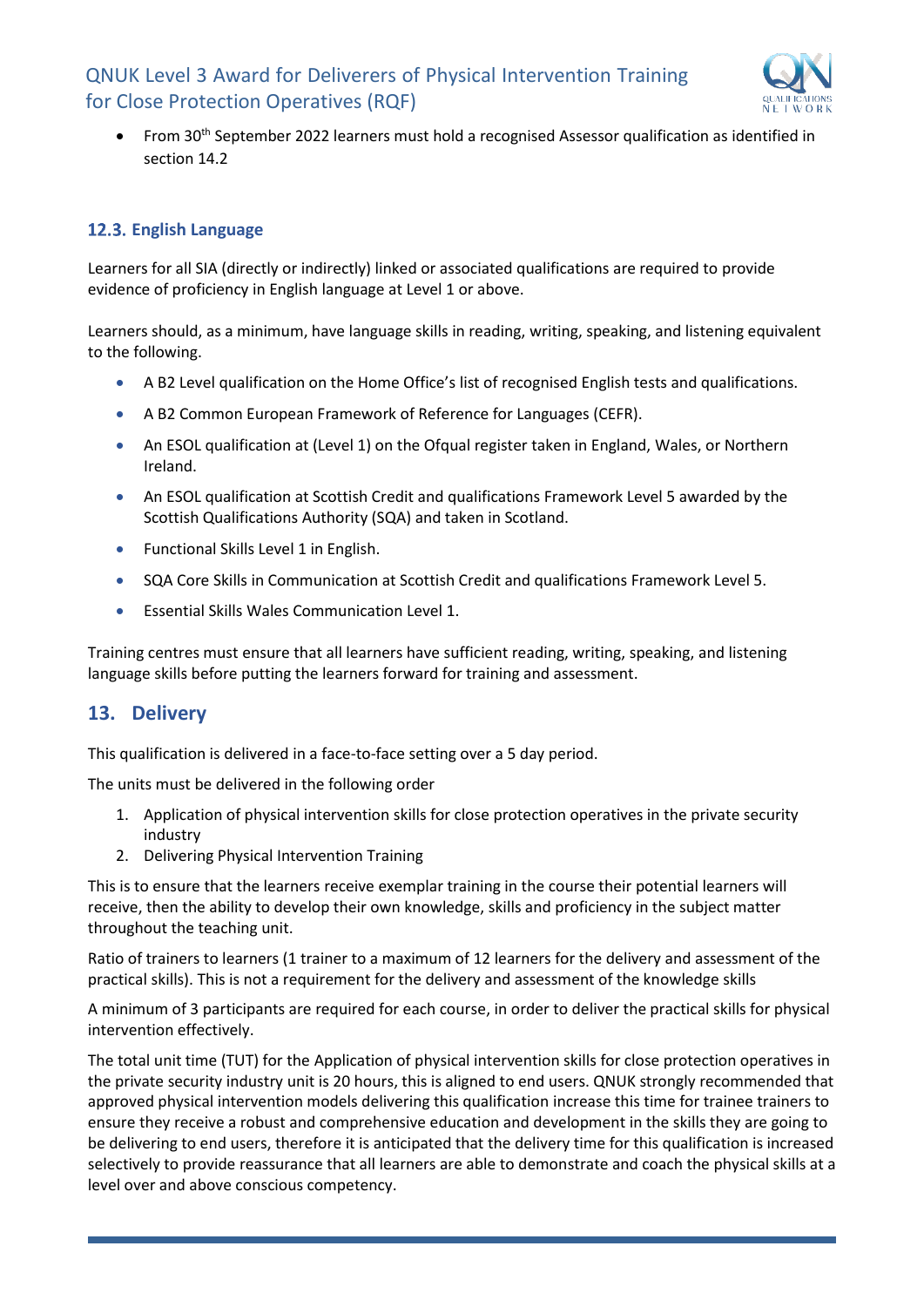

#### <span id="page-7-0"></span>**13.1. Venue Requirements**

- The training venue should be suitable for learning and meet all relevant Health and Safety requirements.
- Learners should have sufficient space to demonstrate the require practical scenarios (minimum of  $2m<sup>2</sup>$  per learner).
- The assessment room for MCQ examinations must meet QNUK SIA Examination and Invigilation Policy requirements.
- The centre must ensure that a qualified and nominated first aider is present (preferably the trainer)

#### <span id="page-7-1"></span>**Equipment Requirements**

The centre must provide appropriate equipment to support classroom, knowledge-based learning and assessment (flipcharts, pens, projector, clock etc) alongside an appropriately risk assessed space to practice the physical techniques.

Training centres must have the listed first aid related items below available throughout the physical skills delivery and assessment:

- a BS 8599-1:2019 approved first aid kit
- ice packs
- access to water and a telephone.

#### <span id="page-7-2"></span>**Blended Learning**

Distance learning is not recommended for this qualification; however, centres may wish to provide additional distance learning in the form of books or centre devised resources in advance of learners undertaking this qualification to support the learning in the classroom. Centres may opt to deliver the knowledge part (only) of this qualification via a virtual learning environment, meaning direct contact between the learner and trainer via an online meeting system (E.g., Teams, Zoom, Skype etc), the centre must ensure they have notified Qualifications Network EQA department in advance for approval of this mechanism.

#### <span id="page-7-3"></span>**Trainer to Learner Ratio**

The maximum Trainer to learner ratio for this qualification is 1:12.

#### <span id="page-7-4"></span>**13.5. Recommended Resources**

- Security Industry Authority website <https://www.gov.uk/government/organisations/security-industry-authority>
- ACT (Action Counters Terrorism) Awareness e-learning:

[https://www.gov.uk/government/news/access-to-online-counter-terrorism-training-made-easier](https://www.gov.uk/government/news/access-to-online-counter-terrorism-training-made-easier-for-home-users)[for-home-users](https://www.gov.uk/government/news/access-to-online-counter-terrorism-training-made-easier-for-home-users)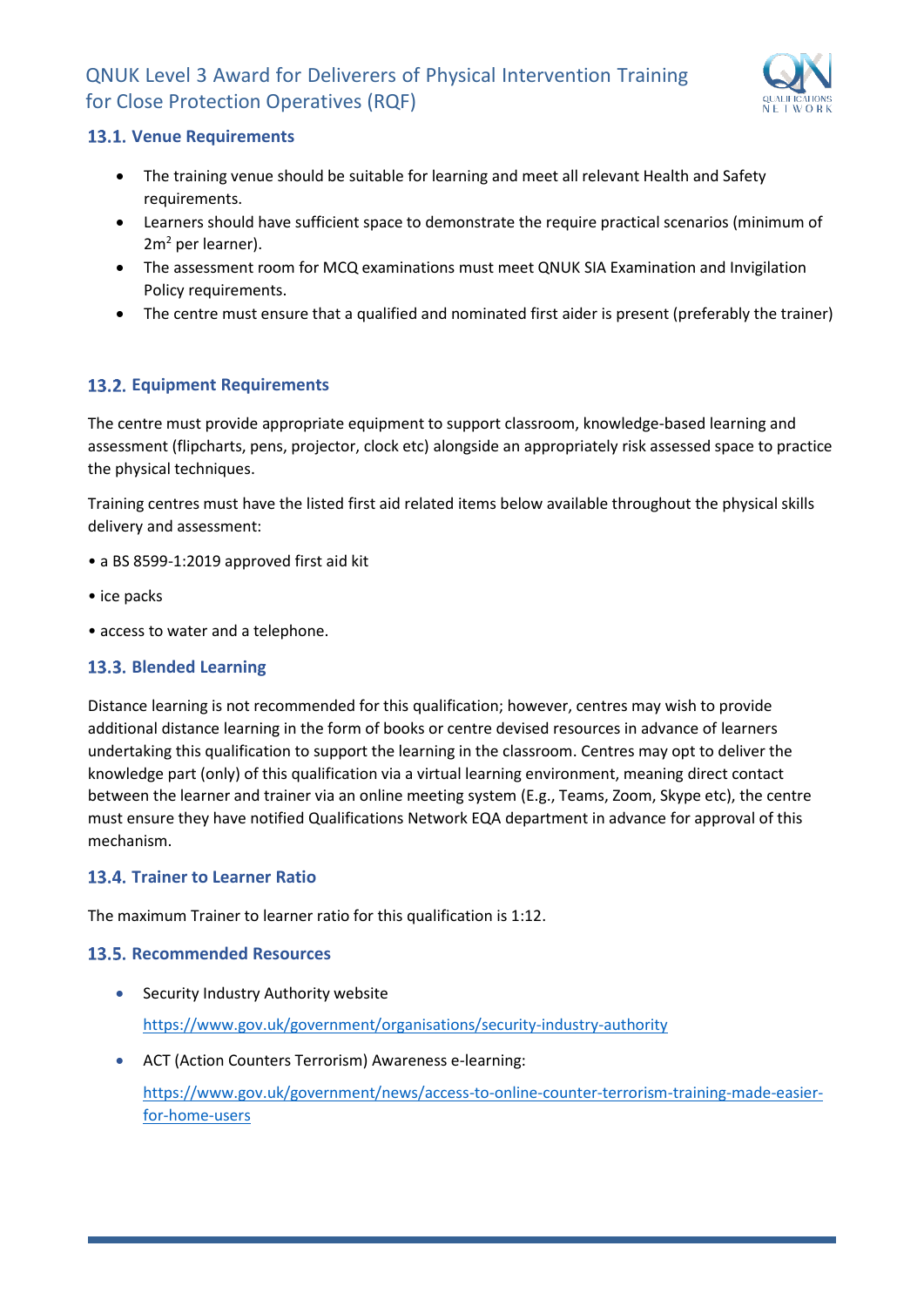

# <span id="page-8-0"></span>**14. Centre Personnel Requirements**

#### <span id="page-8-1"></span>**Trainer/Assessors delivering training qualifications leading to licence-linked qualifications**

Approved trainers/assessors seeking to deliver Physical Intervention trainer qualifications, must be either:

- i. Registered as a trainer under an SIA approved Close Protection Physical Intervention model which is approved by Qualifications Network as a centre, or
- ii. Hold a letter of approval from an SIA approved Close Protection Physical Intervention model which confirms that they will recognise and award successful learners with an annual agreement to deliver their Level 2 programme to end users.

Trainers must have successfully completed a range of formal qualifications. These are detailed below.

#### **Trainer Requirements**

All trainers must have achieved as a minimum both of the following:

- Award in Education and Training (Level 3 QCF/RQF) (Level 6 SCQF) or a teaching or training qualification at Level 3 (QCF/RQF) Level 6 (SCQF) (or equivalent or above), which has been accredited by SQA/QCA/Ofqual or validated by a HEI, or equivalent such as:
	- o Level 4 Award in Education and Training (QCF/RQF)
	- o Certificate in Education
	- o Post Graduate Certificate in Education
	- o SVQ/NVQ Levels 3 and 4 in Learning and Development
	- o Scottish Training Qualification for Further Education (TQFE)
	- o PTLLS, CTLLS or DTLLS
	- o Master's in Education
- The National Counter Terrorism Security Office (NaCTSO) / SIA endorsed Action Counters Terrorism (ACT) programme eCertificates for:
	- a. ACT Awareness
	- b. ACT Security

Both ACT certificates must be no longer than 12 months from date of completion, any certificates past this period must be renewed.

- Two years front-line operational experience in the last five years. This experience MUST be relevant to close protection. This operational experience can be achieved from full/part-time/weekend employment and achieved in blocks of employment if it meets the threshold above. This experience should have been gained in the UK, although some overseas experience in close protection may also be relevant. Awarding organisations (AOs) will judge this on individual merit.
- A record of a minimum of 40 hours CPD activity each year, with evidence to be made available for external audit. Suitable CPD activities include:
	- i. attendance at relevant training events, conferences and seminars
	- ii. continuing work experience in the sector
	- iii. increasing professional knowledge through self-study or other means.
- A suitable Level 3 qualification in conflict management training.
- A Level 3 Award for Deliverers of Physical Intervention Training for Close Protection Operatives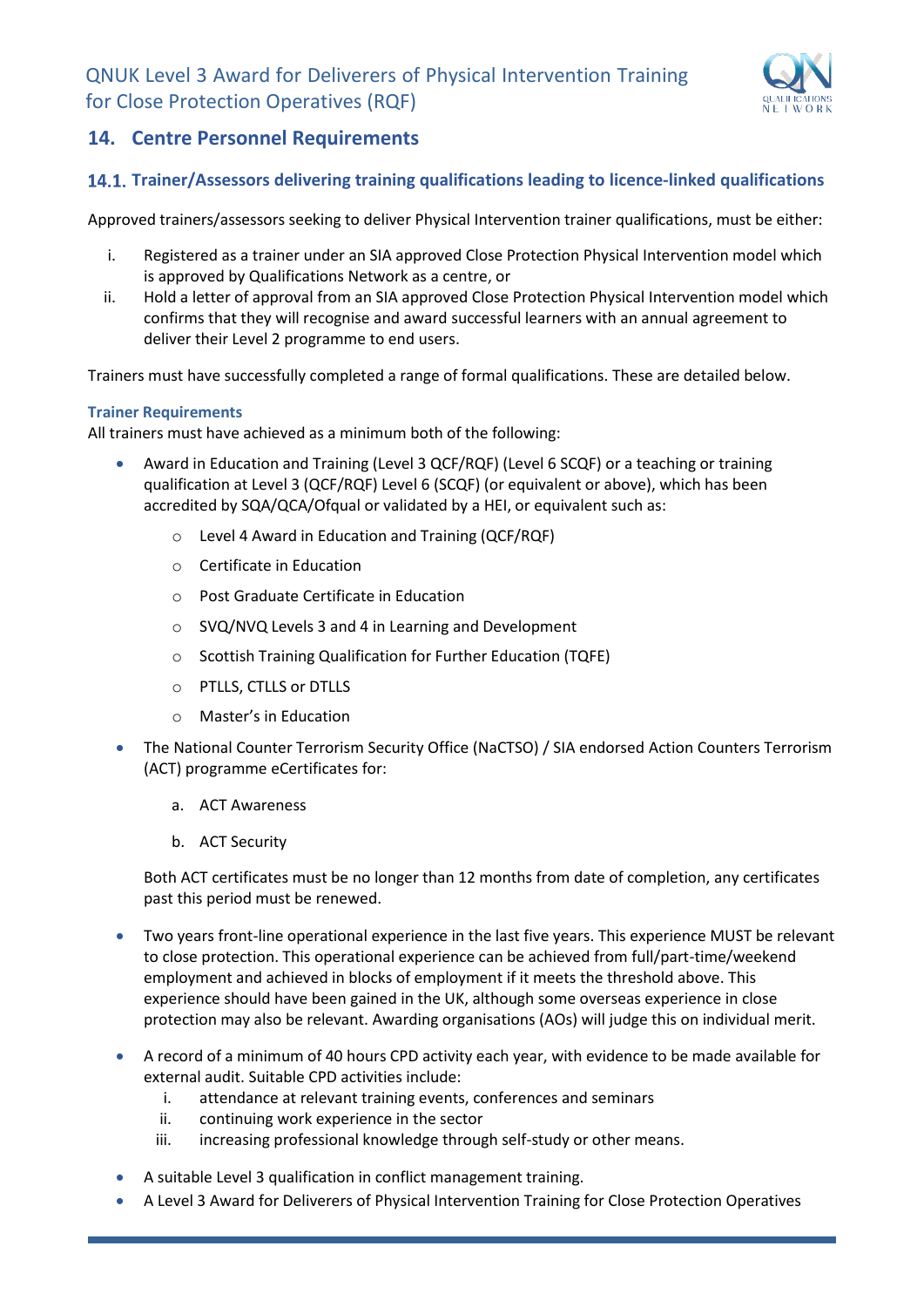

#### <span id="page-9-0"></span>**14.2. Assessor Qualifications**

Assessors to hold any of the following qualifications:

- Level 3 Award in Understanding the Principles and Practices of Assessment (RQF)
- Level 3 Award in Assessing Competence in the Work Environment (RQF)
- Level 3 Award in Assessing Vocationally Related Achievement (RQF)
- A1 Assessing Learners Using a Range of Methods
- D32 Assess Learner Performance
- D33 Assess Learner Using Different sources of Evidence

Or the following unit from an Assessor qualification:

• Unit 1 Understanding the Principles and Practices of Assessment

Or the following units from a Teaching qualification:

- Understanding Assessment in Education and Training unit from a Level 3 Award in Education and Training.
- Understand the Principles and Practices of Assessment from a 12 credit Preparing to Teach in the Lifelong Learning Sector.
- Principles of Assessment in Lifelong Learning from a 12 credit Preparing to Teach in the Lifelong Learning Sector.
- Understanding the Principles and Practices of Assessment from a Level 3 Certificate/Level 4 Diploma in Learning and Development.
- Assess Occupational Competence in the Work Environment from a Level 3 Certificate/Level 4 Diploma in Learning and Development.
- Assess Vocational Skills, Knowledge and Understanding Level 3 Certificate/Level 4 Diploma in Learning and Development.

It is expected that, in most cases, the trainer and the assessor will be the same person.

Please note whilst centre personnel may be approved for both roles, those assigned the role of Trainer/Internal Quality Assurer are not permitted to operate in both these roles for any learner.

#### <span id="page-9-1"></span>**14.3. Internal Quality Assurer**

Internal Quality Assurer (IQA) to hold any of the following qualifications:

- Level 4 Award in Understanding the Internal Quality Assurance of Assessment Processes and Practices (RQF)
- Level 4 Award in the Internal Quality Assurance of Assessment Processes and Practices (RQF)
- Level 4 Certificate in Leading the Internal Quality Assurance of Assessment Process and Practices (RQF)
- V1 Conduct Internal Quality Assurance of the Assessment Process
- D34 Internally Verify the Assessment Process

Or the following unit from an IQA qualification: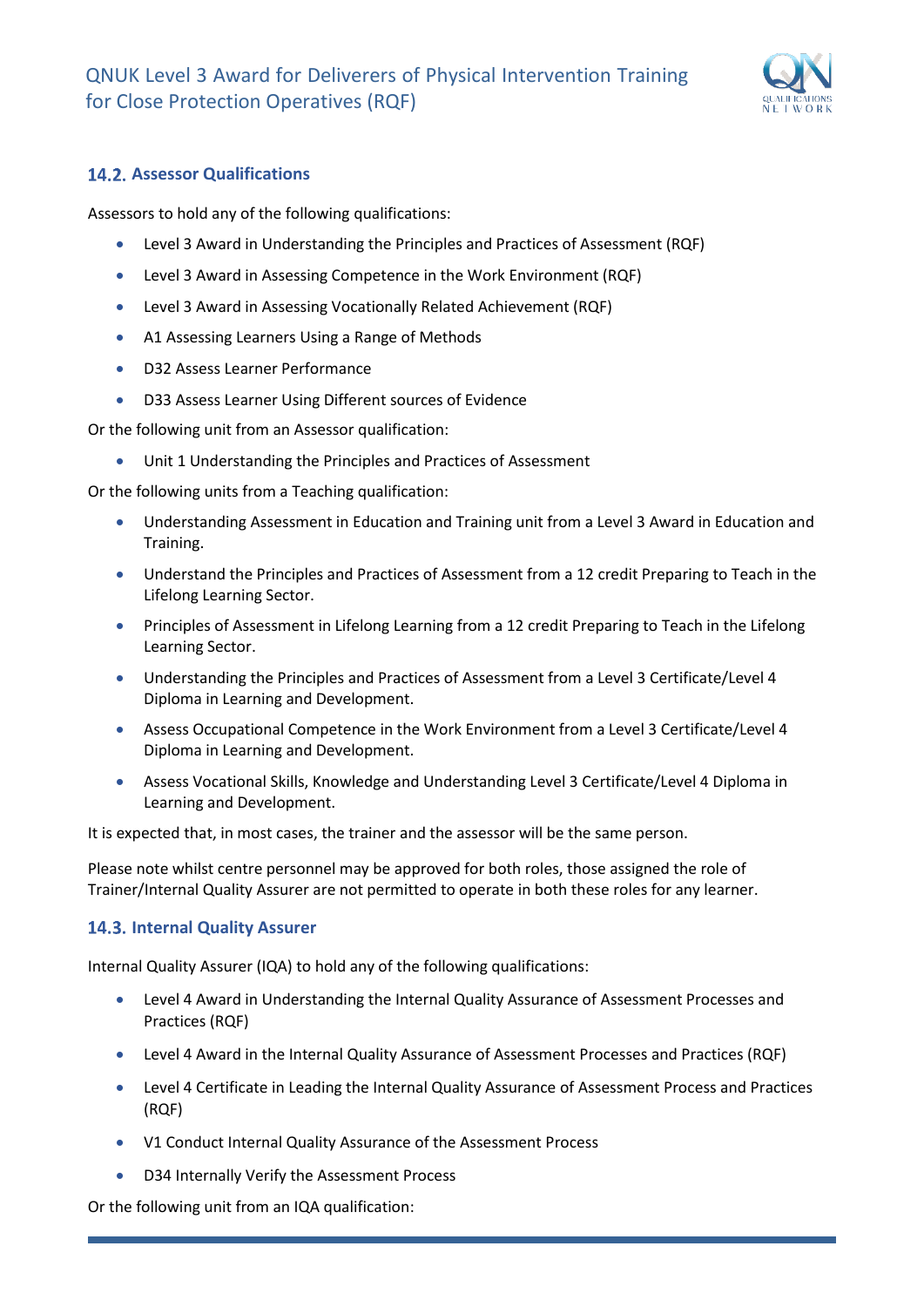

• Unit 2/Unit 4 Understanding the principles and practices of internally assuring the quality of assessment.

#### <span id="page-10-0"></span>**15. Assessment Requirements**

Learners are assessed for this qualification through:

#### <span id="page-10-1"></span>**Multiple-Choice Question Papers (MCQ)**

The MCQ papers will be taken under examination conditions, i.e. learners will sit a minimum of 1.25 metres apart, will not confer during the examination and no electronic devices (such as mobile phones) or books, including dictionaries, will be permitted.

**Application of Physical Intervention Skills for Close Protection Operatives in the Private Security Industry**

<span id="page-10-2"></span>

| Language of assessment | English       |
|------------------------|---------------|
| Duration               | 45 minutes    |
| Pass mark              | 80% (24 / 30) |
| Grading                | Pass / Fail   |

#### **15.2. Question and Answer session (Q&A)**

**Application of Physical Intervention Skills for Close Protection Operatives in the Private Security Industry**

Learning outcome 8 'Know how to apply physical intervention skills in a justifiable, ethical, and professional manner' is assessed by verbal Q&A with the Assessor immediately following demonstrating a technique. Each learner must be asked the identified questions on no less than two occasions from randomly chosen techniques by the assessor

8.1 Explain the legal, medical, and ethical implications of physical interventions within the context and boundaries of UK legislation

| Language of assessment | English         |
|------------------------|-----------------|
| Duration               | 5 minutes       |
| Pass mark              | $100\% (2 / 2)$ |
| Grading                | Pass / Fail     |

#### <span id="page-10-3"></span>**15.3. Portfolio of evidence**

Externally set and internally marked learner portfolios, which include products of work and observational assessments

# <span id="page-10-4"></span>**16. External Marking**

All MCQ assessments are externally set and externally marked. Practical assessments are externally set, internally marked and externally verified.

# <span id="page-10-5"></span>**17. Resits**

Learners who require to resit any failed unit/s MCQ may do so for one further attempt without incurring cost to the centre or learner, however it is the centre's responsibility to ensure the learner has a realistic chance of success and provide additional coaching and learning support where required. Any resit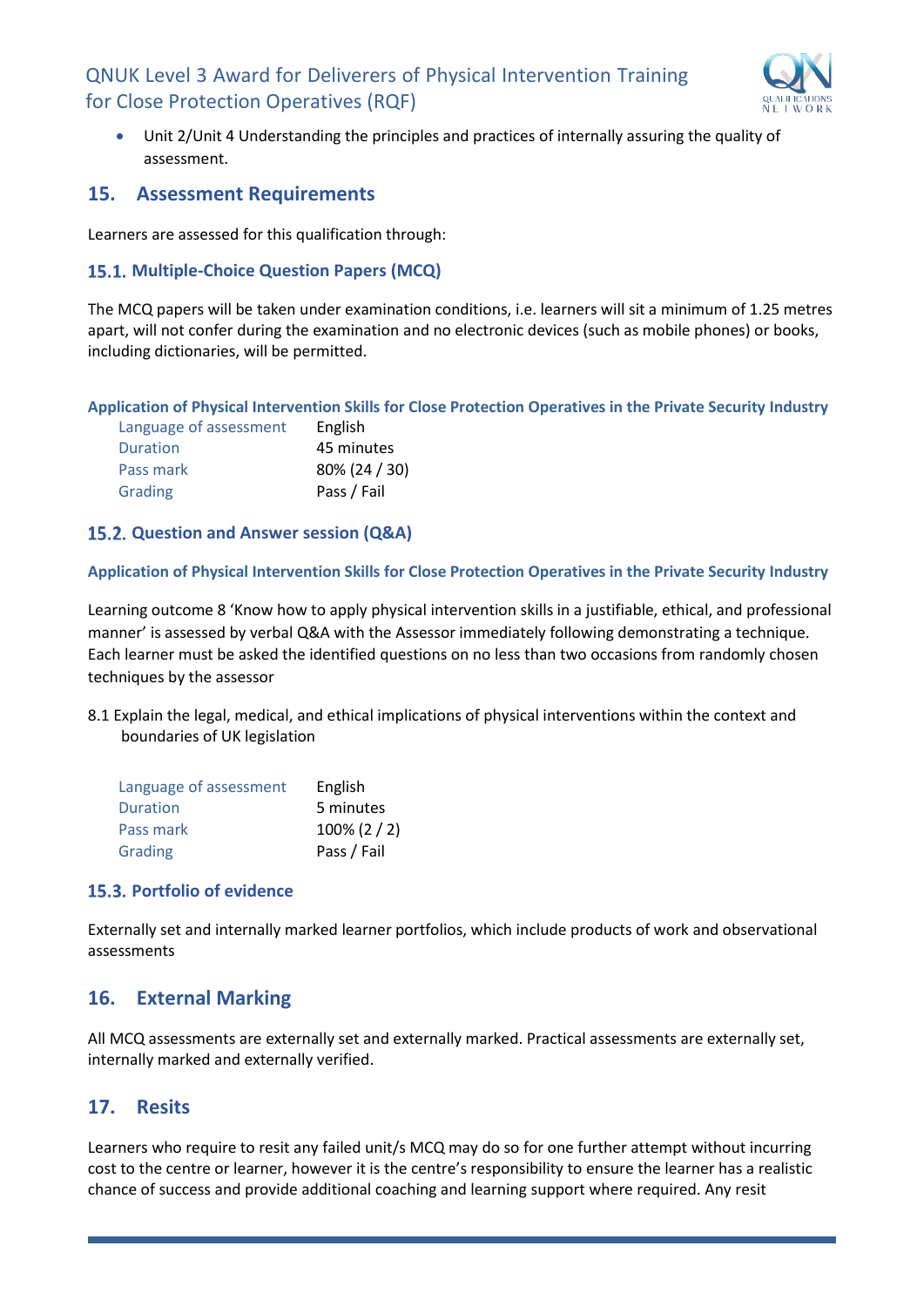

examination must be taken within 3 weeks of the centre receiving the result, outside of 3 weeks the learner will require to attend the full learning for that unit prior to attempting the examination.

# <span id="page-11-0"></span>**18. Reasonable Adjustments**

Learners are required to complete the assessments in a manner appropriate to the purpose of the qualification.

The prescribed assessment methods for this qualification should not unfairly disadvantage learners who would otherwise be able to demonstrate competence in line with the purpose of the qualification. Learners should contact their centre to discuss reasonable adjustment if they feel the prescribed assessment methods would disadvantage them.

# <span id="page-11-1"></span>**19. Results**

The centre is required to submit learner results within 10 working days of assessment to Qualifications Network UK for moderation. We will issue verified results and appropriate certification to the approved centre within 7 working days of receiving the results. Centres will forward results and/or certificates to learners, who can expect to receive them within 20 working days of taking the assessment. If learners have not received results and/or certificates within 25 working days, they should contact the centre in the first instance.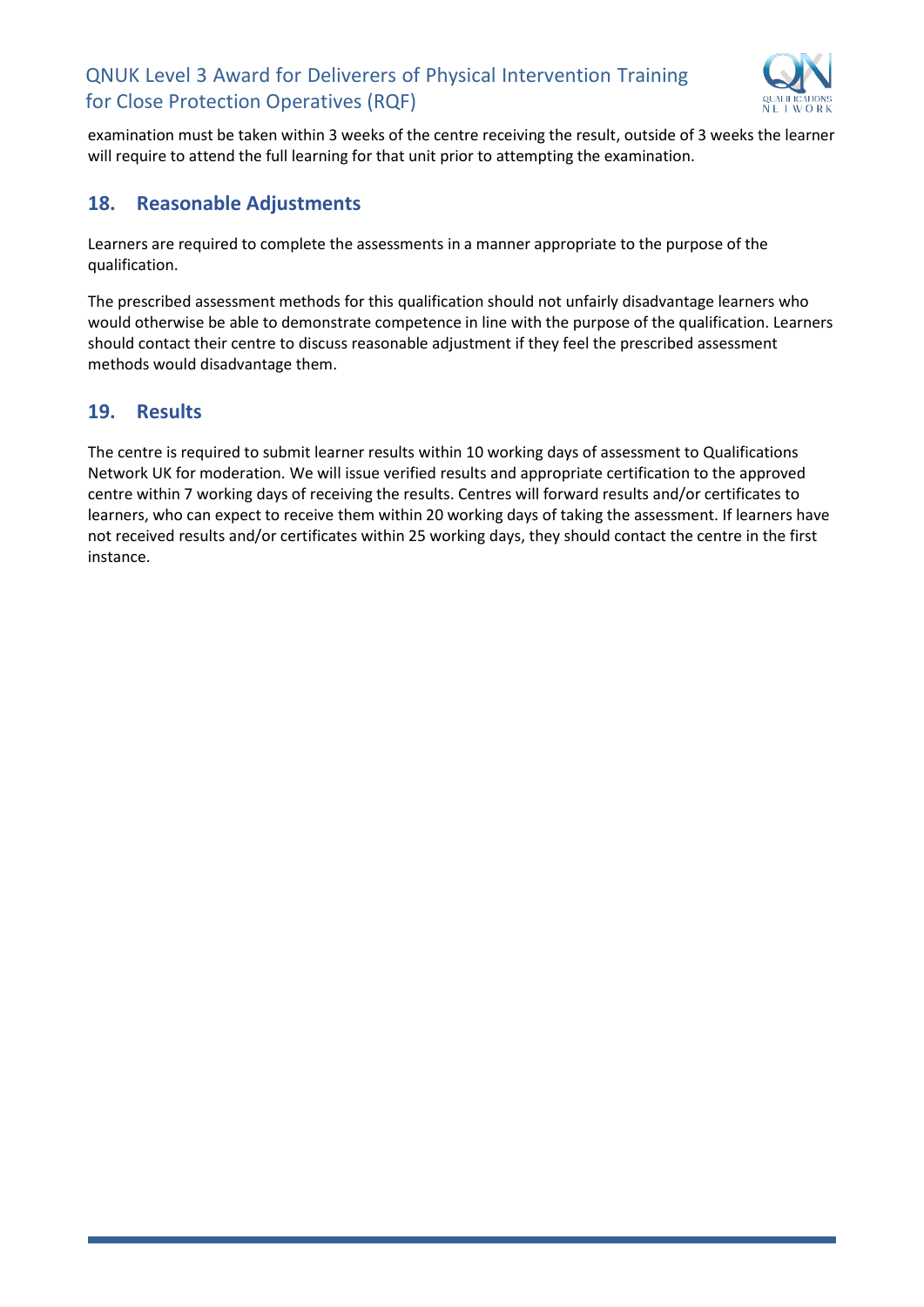

# <span id="page-12-0"></span>**Appendix 1: Units**

### <span id="page-12-1"></span>Types of Evidence

**MCQ** = Multiple Choice Question

**WP** = Work Product

**Obs** = Observational Assessment

**WQ** = Written Question

**VQ** = Verbal Question

**Application of Physical Intervention Skills for Close Protection Operatives in the Private Security Industry**

#### **Unit Summary**

This unit covers both the knowledge and the practical skills required to use physical intervention when working as a Close Protection Operative in the private security industry. It introduces best practice including restrictive and non-restrictive interventions, the implications of their use, the hazards of using physical interventions and how to reduce the risk of harm being caused. This unit also provides an opportunity to develop non-aggressive physical intervention skills to protect yourself, others and nonrestrictive and restrictive skills that you can employ during day-to-day operations in a close protection operation within a UK environment, along with some recovery options for unforeseen circumstances.

| 1. The learner will: Understand the requirements of providing clear and concise instructions to the<br>principal and team members in emergency situations |                                                                                                                                   |                                    |
|-----------------------------------------------------------------------------------------------------------------------------------------------------------|-----------------------------------------------------------------------------------------------------------------------------------|------------------------------------|
|                                                                                                                                                           | <b>Assessment Guidance</b><br>The learner must                                                                                    | <b>Types of</b><br><b>Evidence</b> |
| 1.1                                                                                                                                                       | Identify situations where the principal's personal safety is likely to be compromised                                             | <b>MCQ</b>                         |
| 1.2                                                                                                                                                       | Recognise situations that do not compromise safety but are likely to cause<br>embarrassment or delays to the principal's schedule | <b>MCQ</b>                         |
| 1.3                                                                                                                                                       | Explain the importance of using agreed 'intervention words' and 'non-verbal cues'<br>between the principal and team               | <b>MCQ</b>                         |
| 1.4                                                                                                                                                       | Explain the implications of ineffective communication in high-risk situations                                                     | <b>MCQ</b>                         |

**2. The learner will:** Know how to respond to a change in operational conditions from Standard Operating Procedures to Emergency Operational Procedures **Assessment Guidance** The learner must **Types of Evidence 2.1** Describe how to trigger a change of operational conditions **MCQ** 

**2.2** Explain the considerations when responding to heightened threat, risk, or incidents MCQ

| 3. The learner will: Know the responsibilities of the close protection team when there is an immediate<br>physical threat to the principal |                                                                                                                    |            |  |
|--------------------------------------------------------------------------------------------------------------------------------------------|--------------------------------------------------------------------------------------------------------------------|------------|--|
|                                                                                                                                            | <b>Assessment Guidance</b><br><b>Types of</b><br><b>Evidence</b><br>The learner must                               |            |  |
| 3.1                                                                                                                                        | Identify the priorities for each role in the immediate close protection team when a<br>physical threat is realised | <b>MCQ</b> |  |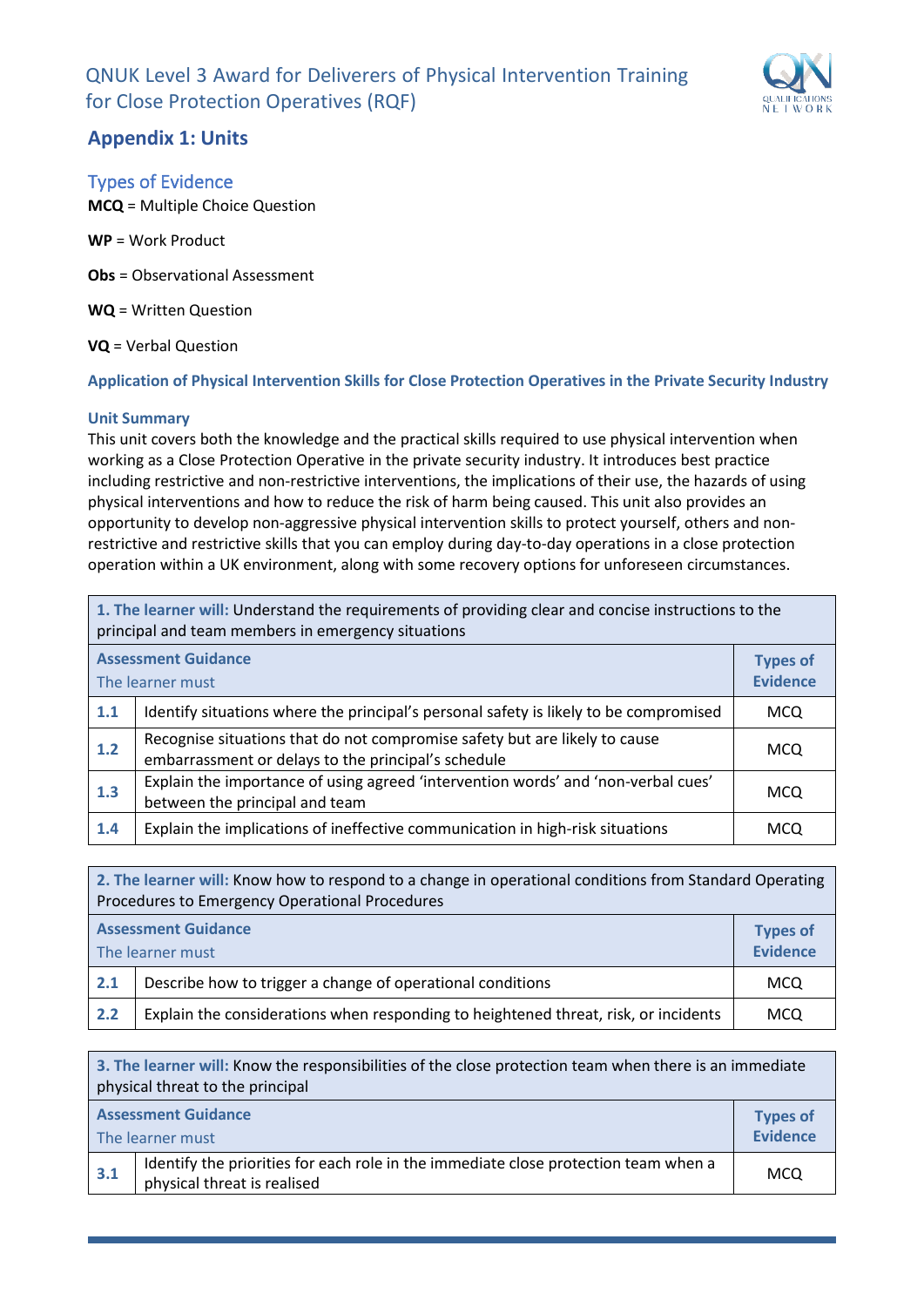

| 4. The learner will: Understand the necessity for narrowing the concentric layers of protection when<br>managing an immediate threat to the principal |                                                                                       |                                    |
|-------------------------------------------------------------------------------------------------------------------------------------------------------|---------------------------------------------------------------------------------------|------------------------------------|
|                                                                                                                                                       | <b>Assessment Guidance</b><br>The learner must                                        | <b>Types of</b><br><b>Evidence</b> |
| 4.1                                                                                                                                                   | Identify the purpose of narrowing the concentric layers of protection for a principal | <b>MCQ</b>                         |
| 4.2                                                                                                                                                   | Explain the considerations of the PES team members within a protective formation      | <b>MCQ</b>                         |
| 4.3                                                                                                                                                   | Explain the considerations of the PPO within a protective formation                   | <b>MCQ</b>                         |

**5. The learner will:** Understand the implications of common and criminal law when using force on another person

| <b>Assessment Guidance</b> |                                                                                               | <b>Types of</b><br><b>Evidence</b> |
|----------------------------|-----------------------------------------------------------------------------------------------|------------------------------------|
| The learner must           |                                                                                               |                                    |
| 5.1                        | Describe the requirements of common law to justify the use of force towards<br>another person | <b>MCQ</b>                         |
| 5.2                        | Explain the requirements of criminal law to justify the use of force towards another          | <b>MCQ</b>                         |
|                            | person                                                                                        |                                    |
| 5.3                        | State the importance of only using physical intervention skills as a last resort              | <b>MCQ</b>                         |

| 6. The learner will: Know the positive alternatives to using physical intervention skills in a close<br>protection environment |                                                                                                                          |            |  |
|--------------------------------------------------------------------------------------------------------------------------------|--------------------------------------------------------------------------------------------------------------------------|------------|--|
|                                                                                                                                | <b>Assessment Guidance</b><br><b>Types of</b><br><b>Evidence</b><br>The learner must                                     |            |  |
| 6.1                                                                                                                            | Identify alternative methods of protecting a principal from assault which do not<br>involve physical contact with others | <b>MCQ</b> |  |

| 7. The learner will: Understand associated threats as a result of an attempted assault or unwarranted<br>attention towards a principal |                                                                |                 |
|----------------------------------------------------------------------------------------------------------------------------------------|----------------------------------------------------------------|-----------------|
| <b>Assessment Guidance</b>                                                                                                             |                                                                | <b>Types of</b> |
| The learner must                                                                                                                       |                                                                | <b>Evidence</b> |
| 7.1                                                                                                                                    | Identify secondary potential threats to the principal and team | <b>MCQ</b>      |

**8. The learner will:** Know how to apply physical intervention skills in a justifiable, ethical, and professional manner **Assessment Guidance** The learner must **Types of Evidence 8.1** Explain the legal, medical, and ethical implications of physical interventions within the context and boundaries of UK legislation. VQ

| 9. The learner will: Be able to use non-pain compliant soft skills to prevent harm to a principal |                                            |     |  |
|---------------------------------------------------------------------------------------------------|--------------------------------------------|-----|--|
| <b>Assessment Guidance</b><br>The learner must                                                    |                                            |     |  |
| 9.1                                                                                               | Demonstrate soft skills to redirect others | Obs |  |
| Demonstrate soft skills to restrict a subject's movements<br>9.2                                  |                                            |     |  |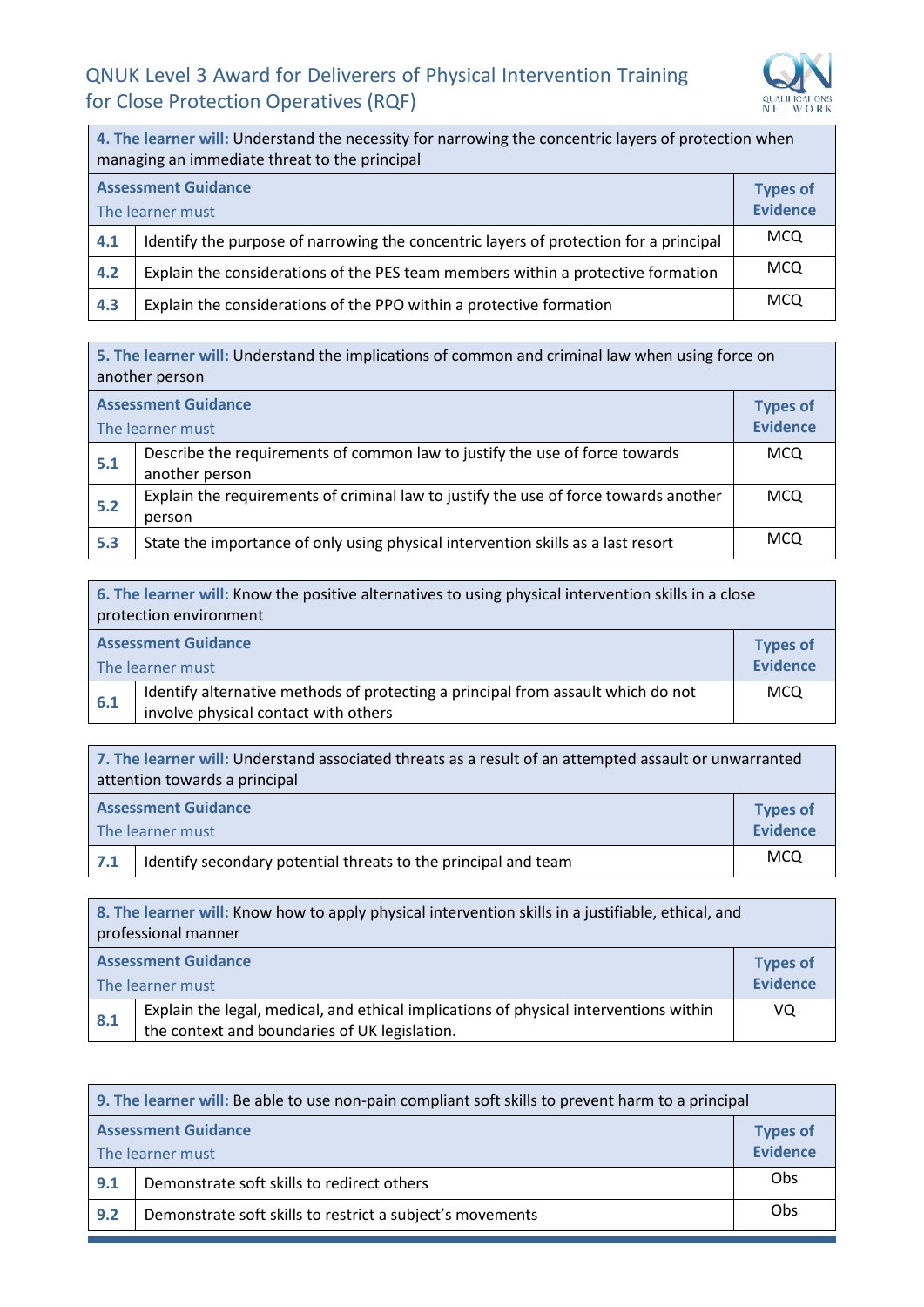

| 9.3 | Demonstrate non pain compliant skills to redirect others                | Obs |
|-----|-------------------------------------------------------------------------|-----|
| 9.4 | Demonstrate non pain compliant skills to restrict a subject's movements | Obs |

| 10. The learner will: Be able to use defensive non-pain compliant skills to protect self from assault |                                                                                                              |            |  |
|-------------------------------------------------------------------------------------------------------|--------------------------------------------------------------------------------------------------------------|------------|--|
| <b>Assessment Guidance</b><br>The learner must                                                        |                                                                                                              |            |  |
| 10.1                                                                                                  | Demonstrate skills to evade and protect self from blows                                                      | Obs        |  |
| 10.2                                                                                                  | Demonstrate skills to protect self from choke holds and strangulation                                        | Obs        |  |
| 10.3                                                                                                  | Demonstrate skills to make space and withdraw self from perceived or actual<br>weapon intended to cause harm | Obs        |  |
| 10.4                                                                                                  | Demonstrate methods of disengagement of yourself from grabs and holds                                        | <b>Obs</b> |  |

|                                                              | 11. The learner will: Be able to use non-pain complaint methods of protecting the inner cordon |     |  |  |
|--------------------------------------------------------------|------------------------------------------------------------------------------------------------|-----|--|--|
| <b>Assessment Guidance</b><br>The learner must               |                                                                                                |     |  |  |
| 11.1                                                         | Demonstrate methods of preventing subject from penetrating inner cordon                        | Obs |  |  |
| 11.2                                                         | Demonstrate methods of applying a restrictive hold                                             | Obs |  |  |
| 11.3                                                         | Demonstrate method of removing a person                                                        | Obs |  |  |
| Demonstrate a two-person method of removing a person<br>11.4 |                                                                                                |     |  |  |

| 12. The learner will: Be able to protect the principal from assault |                                                                                        |            |  |
|---------------------------------------------------------------------|----------------------------------------------------------------------------------------|------------|--|
| <b>Assessment Guidance</b><br>The learner must                      |                                                                                        |            |  |
| 12.1                                                                | Demonstrate a method of disengaging the principal from unwelcome embraces and<br>holds | Obs        |  |
| 12.2                                                                | Demonstrate a method of protecting the principal from blows                            | <b>Obs</b> |  |

| 13. The learner will: Be able to communicate effectively to encourage de escalation |                                                                                            |                                    |  |
|-------------------------------------------------------------------------------------|--------------------------------------------------------------------------------------------|------------------------------------|--|
| <b>Assessment Guidance</b><br>The learner must                                      |                                                                                            | <b>Types of</b><br><b>Evidence</b> |  |
| 13.1                                                                                | Demonstrate effective communication with the subject throughout a physical<br>intervention | Obs                                |  |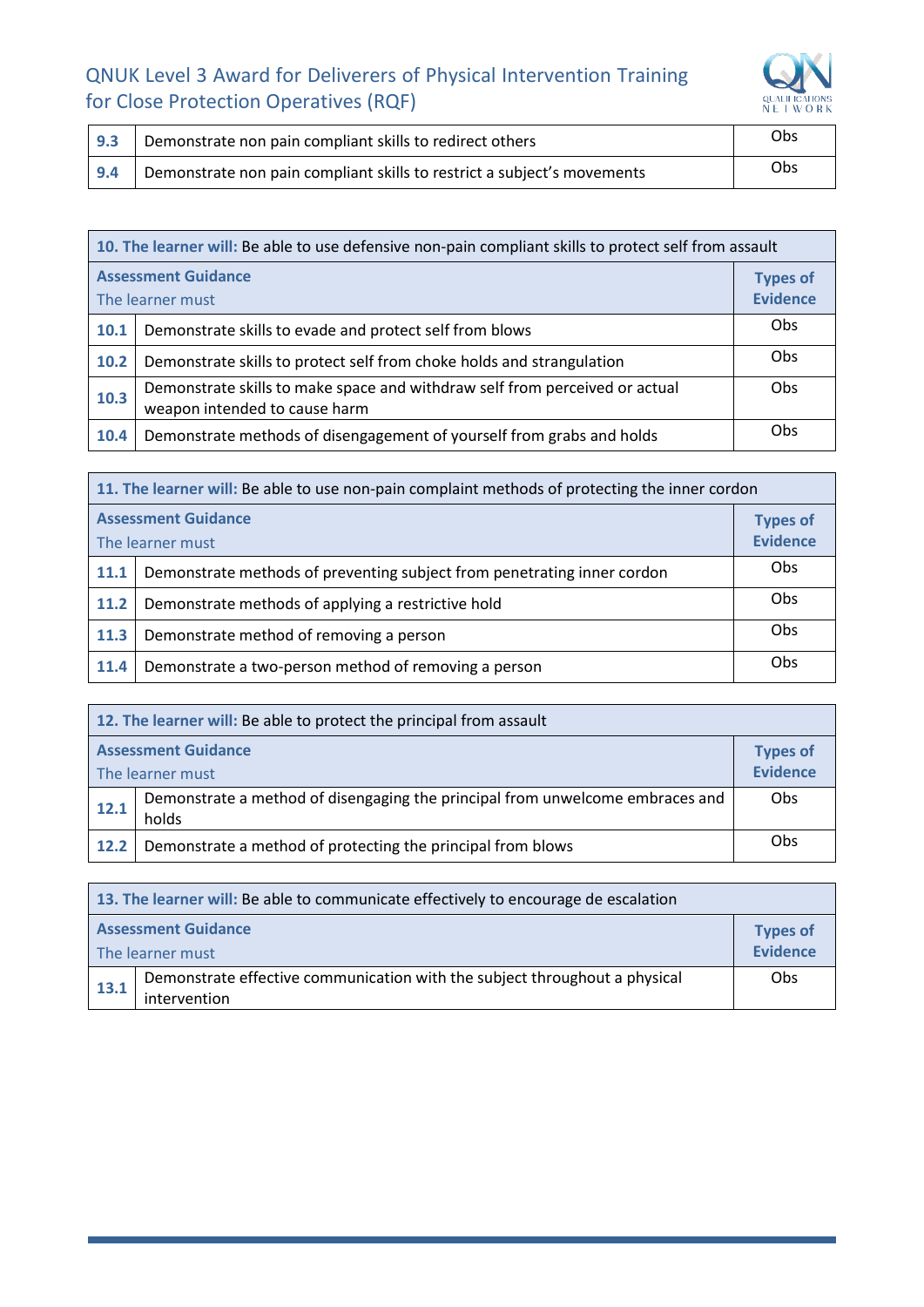$\overline{a}$ 



|     | What needs to be learnt?                                                                                                                                                                                                                                                                                                                                                                                                                                                                                                                                                                                                      |
|-----|-------------------------------------------------------------------------------------------------------------------------------------------------------------------------------------------------------------------------------------------------------------------------------------------------------------------------------------------------------------------------------------------------------------------------------------------------------------------------------------------------------------------------------------------------------------------------------------------------------------------------------|
| 1.1 | Obsessive behaviour from a person they are interacting with (professional or public)<br>Anomalous behaviour identified with individuals within close proximity to principal.<br>$\bullet$<br>Potential hostile surveillance and communication identified to be focused on principal<br>٠<br>Chaos events (baseline behaviours rapidly changing into fast paced and erratic<br>٠<br>movements/behaviours)<br>Identification of a weapon (made, adapted, or intended perceptions,<br>٠<br>Identification of a suspicious package<br>$\bullet$<br>A known/identified threat becoming activated<br>$\bullet$                      |
| 1.2 | Offensive or inappropriate behaviour or conversation from an individual engaging with<br>$\bullet$<br>the principal<br>Nonresponsive to principal's attempts to close a conversation<br>٠<br>Nonreciprocal holds or embraces from individuals engaging with the principal<br>Unplanned high-pressure media (paparazzi) questioning/photographs (situation and<br>$\bullet$<br>context dependant)<br>Blocking/disruption of planned routes (foot or vehicle)                                                                                                                                                                   |
| 1.3 | Intervention words - A word or phrase used by either the principal or CPO to trigger a pre-<br>planned action or response to a situation<br>Importance<br>Enables a covert method of communicating without alerting others that an action has<br>been triggered.<br>Supports the ability to perform a successful task<br>$\bullet$<br>Empowers the principal to control their environment with a close protection resource<br>٠<br>Provides the ability to communicate in situations which typically deny communications<br>$\bullet$<br>with others (mid conversation with a third party, covert tasks)                      |
| 2.1 | Intervention words<br>$\bullet$<br>Overtly<br>Covertly<br>Radio<br>Team Leader (TL) activation                                                                                                                                                                                                                                                                                                                                                                                                                                                                                                                                |
| 2.2 | Second in Command (2IC) change of responsibilities<br>PES and SAP change of responsibilities<br>Increased readiness of Driver/s and vehicles<br>Increased readiness of Medics<br>Preparation of support resources<br>Change of environment (safe rooms)<br><b>Extraction of Principal</b><br>Contraction of protective layers/circles<br>٠<br>Diversion of SAP<br>Calling in SAP to support (if required)<br>Removal of others (except principal) from within protective layers<br>Possible contact with 3 <sup>rd</sup> parties (emergency services, other CP teams)<br>Communication with wider CP team (control room, RST) |
| 3.1 | PES - Contraction of protective layers/circle, removal of persons from within the layers,<br>$\bullet$<br>neutralising immediate threat, separating threat from principal, clearing extraction<br>route, creating time for PPO to operate<br>SAP - Reconnaissance and readiness of extraction location or transport, advance or abort<br>commands, potential support to PES and PPO                                                                                                                                                                                                                                           |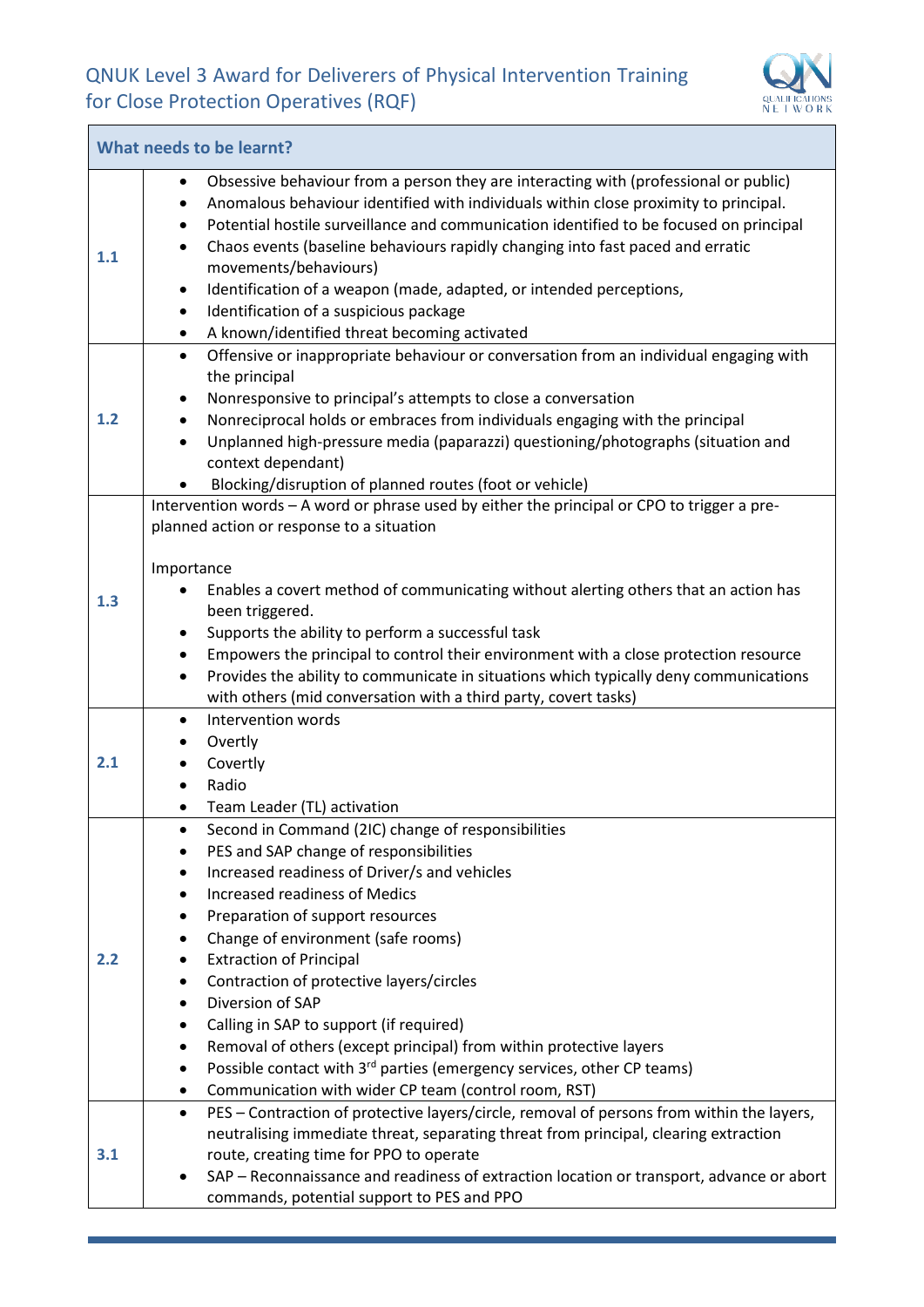

|     | To increase the overall body protection of the principal<br>٠                                           |
|-----|---------------------------------------------------------------------------------------------------------|
|     | To reduce response times to the source of the threat<br>$\bullet$                                       |
| 4.1 | Create a safe area around the principal<br>٠                                                            |
|     | To shield the principal and PPO from attacks<br>$\bullet$                                               |
|     | Creates a psychological barrier for the potential assailant which may cause them to abort<br>$\bullet$  |
|     | To divert or proportionately remove or reduce hostile parties and prevent them<br>$\bullet$             |
|     | achieving close proximity to the principal and PPO                                                      |
|     | To proportionately and legally remove/restrain hostile parties away from principal and<br>$\bullet$     |
|     | PPO to buy the PPO time to shield, evacuate (or both) the principal. To dynamically                     |
| 4.2 | assess the situation for additional threats                                                             |
|     | To assist with the evacuation of the principal or restore normality (whichever<br>$\bullet$             |
|     | appropriate). To assist with the possible detention of an individual's so long as the CP                |
|     | team resilience is not compromised                                                                      |
|     | To assess the threat and capability of PES to defend the outer layer of protection<br>$\bullet$         |
|     | To shield the principal and remove the principal from the threat as part of the evacuation<br>$\bullet$ |
|     | process                                                                                                 |
| 4.3 | To make informed decisions based on information received from PES, own or other team                    |
|     | members. Restoration of normality                                                                       |
|     | Assessing the situation, neutralising threats who have entered personal space of the                    |
|     | principal                                                                                               |
|     | Honestly held belief<br>$\bullet$                                                                       |
| 5.1 | Imminent danger                                                                                         |
|     | Force reasonable in the circumstances                                                                   |
|     | To avert the danger (no more than is required)<br>$\bullet$                                             |
|     | Reasonable<br>$\bullet$                                                                                 |
|     | Proportionate                                                                                           |
| 5.2 | Necessary                                                                                               |
|     | Plan                                                                                                    |
|     | Accountable<br>$\bullet$                                                                                |
|     | Negative media (professional and social)<br>$\bullet$                                                   |
|     | Damage to reputation (Principal and CP team)                                                            |
| 5.3 | Risk of harm to all parties                                                                             |
|     | Accountable to a court of law                                                                           |
|     | Excessive force may result in criminal conviction, loss of licence and fines                            |
|     | Narrowing the concentric layers of protection to create a psychological deterrent<br>$\bullet$          |
|     | Effective conflict management communication<br>٠                                                        |
|     | <b>Distraction techniques</b><br>٠                                                                      |
|     | Early recognition of escalating risk and removal of principal                                           |
| 6.1 | Effective screening of individuals allowed into proximity of principal where possible                   |
|     | threat avoidance                                                                                        |
|     | Effective eye contact with threat                                                                       |
|     | Assertive communication                                                                                 |
|     | Ask the threat to desist (low level threat e.g., Prolonged handshake or clinging to                     |
|     | principal)                                                                                              |
|     | Additional hostile individuals<br>٠                                                                     |
|     | Dry run (to analyse CP team responses)                                                                  |
|     | Chaos trigger to separate and weaken CP team                                                            |
| 7.1 | Distraction technique<br>٠                                                                              |
|     | Extraction location may be compromised                                                                  |
|     | Negative publicity stunt                                                                                |
|     | Loss of CP team members (injury or incapacitation)                                                      |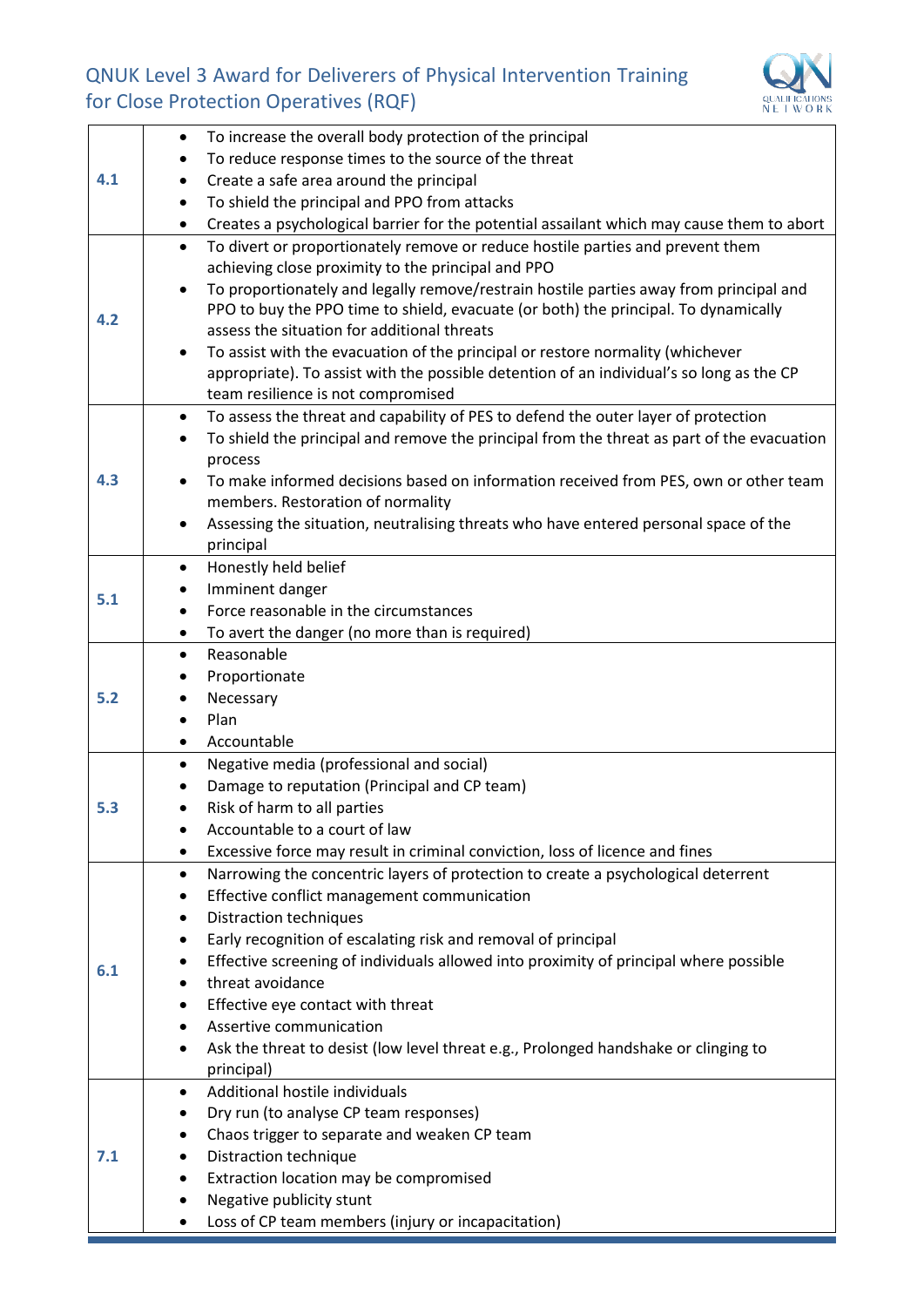

|     | Context                                                                                                                |  |  |  |  |  |
|-----|------------------------------------------------------------------------------------------------------------------------|--|--|--|--|--|
|     | Reasonable, proportionate, necessary, imminent<br>$\bullet$                                                            |  |  |  |  |  |
|     | <b>Boundaries</b>                                                                                                      |  |  |  |  |  |
|     | Minimum duration required<br>$\bullet$                                                                                 |  |  |  |  |  |
|     | Minimum force required<br>$\bullet$                                                                                    |  |  |  |  |  |
|     | Avert the danger<br>$\bullet$                                                                                          |  |  |  |  |  |
|     | Escalate and deescalate in proportion to threat<br>$\bullet$                                                           |  |  |  |  |  |
|     | Medical                                                                                                                |  |  |  |  |  |
| 8.1 | Potential injuries to operative and individual<br>$\bullet$                                                            |  |  |  |  |  |
|     | Ethical                                                                                                                |  |  |  |  |  |
|     | Consideration if the individual may be in mental crisis and require post incident support<br>$\bullet$                 |  |  |  |  |  |
|     | Consideration if the intervention can be delayed or deferred to another person to apply<br>$\bullet$                   |  |  |  |  |  |
|     | Third party (public) view of the intervention - visually aggressive (client & professional<br>$\bullet$<br>reputation) |  |  |  |  |  |
|     |                                                                                                                        |  |  |  |  |  |

| <b>Rationale for level</b> |               |                 |                                                                                                                                   |  |  |
|----------------------------|---------------|-----------------|-----------------------------------------------------------------------------------------------------------------------------------|--|--|
|                            | <b>Level</b>  | <b>Emphasis</b> | <b>Comments</b>                                                                                                                   |  |  |
| <b>Knowledge</b>           | $\mathcal{P}$ | Strong          | High volume of Level 2 command verbs                                                                                              |  |  |
| <b>Skills</b>              | 2             | Strong          | Even balance of action command verbs with underpinning<br>knowledge                                                               |  |  |
| <b>Overall</b>             | $\mathcal{P}$ | Strong          | Whole unit is within the domain range expected at level 2. Very<br>little stretch, challenge or reflection deviating from Level 2 |  |  |

| <b>Rationale for TUT and credit</b>  |              |                                                                                                                                                                                                |   |  |  |
|--------------------------------------|--------------|------------------------------------------------------------------------------------------------------------------------------------------------------------------------------------------------|---|--|--|
|                                      | <b>Hours</b> | <b>Comments</b>                                                                                                                                                                                |   |  |  |
| <b>Guided learning</b>               | 20           | This is based on the average learner taking this qualification who<br>will have a knowledge of the subject matter both via previous<br>learning and experience working in the security sector. |   |  |  |
| <b>Directed study</b>                |              |                                                                                                                                                                                                |   |  |  |
| <b>Independent study</b>             |              |                                                                                                                                                                                                |   |  |  |
| <b>Work-based learning</b>           | N/A          |                                                                                                                                                                                                |   |  |  |
| <b>Non invigilated</b><br>assessment | N/A          |                                                                                                                                                                                                |   |  |  |
| TUT:                                 | 17           | <b>Credit:</b>                                                                                                                                                                                 | 2 |  |  |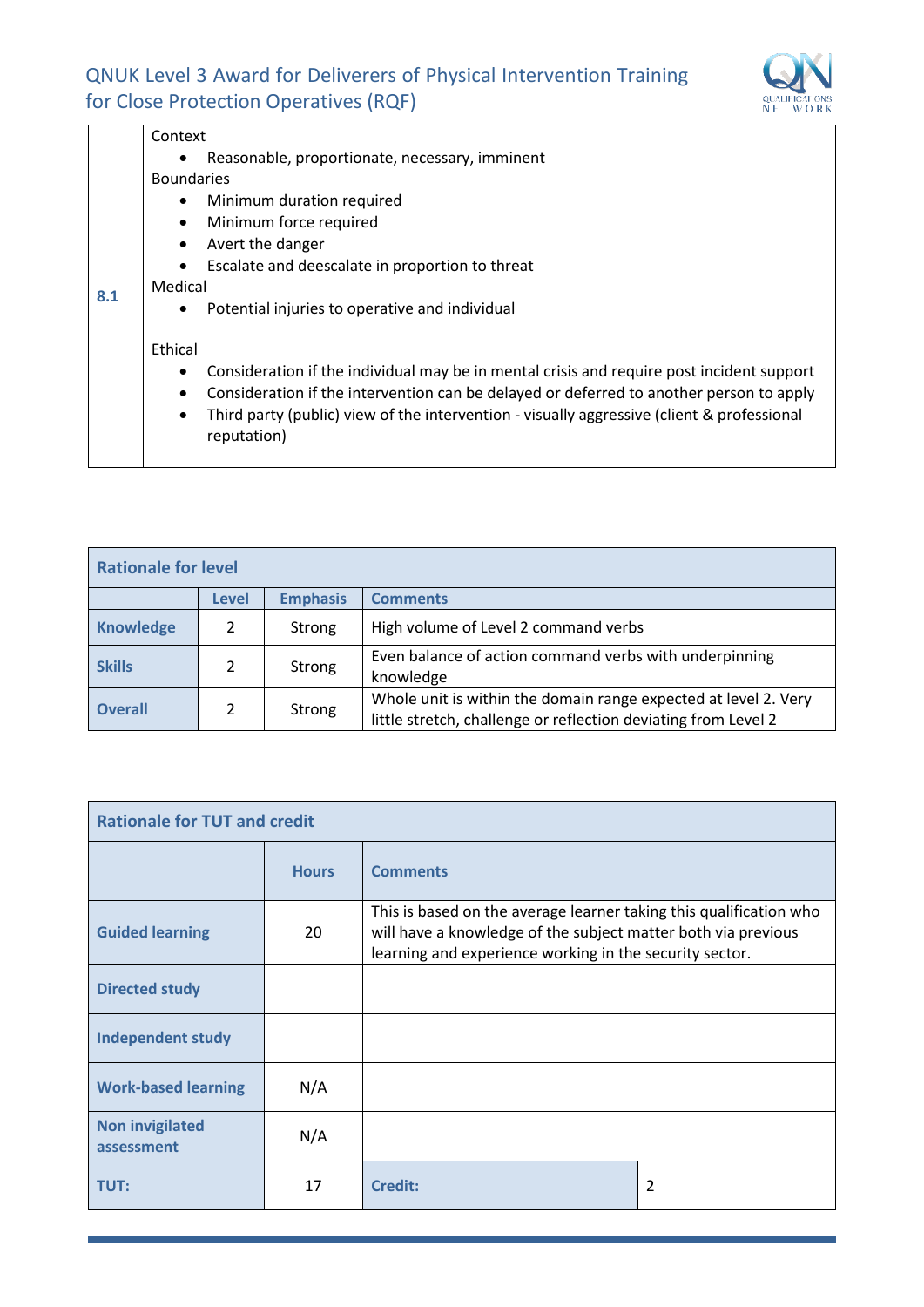

#### **Unit 2 Delivering Physical Intervention Training**

#### **Unit Summary**

This unit develops the learner's knowledge and skills within the subject matter of physical intervention in the private security industry, enabling them to achieve a high level of proficiency accompanied with the teaching skills to be able to break down complex movements into simple stages. Health & Safety and assessment evidence are also strong components of this unit.

**1. The learner will:** Be able to assess the training environment to reduce risks in preparation for physical intervention training.

| <b>Assessment Guidance</b><br>The learner must |                                                                                                       |            |
|------------------------------------------------|-------------------------------------------------------------------------------------------------------|------------|
| 1.1                                            | Risk assess a training environment where physical skills will be taught.                              | <b>WP</b>  |
| 1.2                                            | Identify and record ways of reducing risk in the training environment.                                | <b>WP</b>  |
| 1.3                                            | Identify personal factors that may increase risk for the participants.                                | WQ.        |
| 1.4                                            | Conduct a safety briefing.                                                                            | <b>Obs</b> |
| 1.5                                            | Ensure participants are physically prepared to take part in physical intervention<br>skills training. | Obs        |

| 2. The learner will: Be able to safely and effectively manage the learning environment for physical<br>intervention skills. |                                                                                                      |     |  |
|-----------------------------------------------------------------------------------------------------------------------------|------------------------------------------------------------------------------------------------------|-----|--|
| <b>Assessment Guidance</b><br><b>Types of</b><br><b>Evidence</b><br>The learner must                                        |                                                                                                      |     |  |
|                                                                                                                             | Explain factors critical to the effectiveness and safety of delivering physical                      |     |  |
| 2.1                                                                                                                         | intervention skills.                                                                                 | WQ. |  |
| 2.2                                                                                                                         | Explain the potential consequences of deviating from an approved physical<br>intervention programme. | WQ. |  |
| 2.3                                                                                                                         | Manage learner behaviour to ensure a safe and effective learning environment.                        | Obs |  |
| 2.4                                                                                                                         | Identify and manage barriers to learning.                                                            | WQ  |  |

| 3. The learner will: Be able to deliver instruction in physical intervention skills. |                                                                                            |            |
|--------------------------------------------------------------------------------------|--------------------------------------------------------------------------------------------|------------|
| <b>Assessment Guidance</b><br>The learner must                                       |                                                                                            |            |
| 3.1                                                                                  | Organise and position learners so that they can learn effectively from instruction.        | Obs        |
| 3.2                                                                                  | Explain the purpose and potential use of the skill about to be taught.                     | Obs        |
| 3.3                                                                                  | Provide an accurate and safe demonstration of the skill being taught.                      | Obs.       |
| 3.4                                                                                  | Break down a skill into component parts for learners.                                      | Obs.       |
| 3.5                                                                                  | Supervise safe practice of skills.                                                         | Obs        |
| 3.6                                                                                  | Provide learners with coaching points and feedback.                                        | Obs        |
| 3.7                                                                                  | Adapt teaching to facilitate problem solving and application of skill to the<br>workplace. | <b>Obs</b> |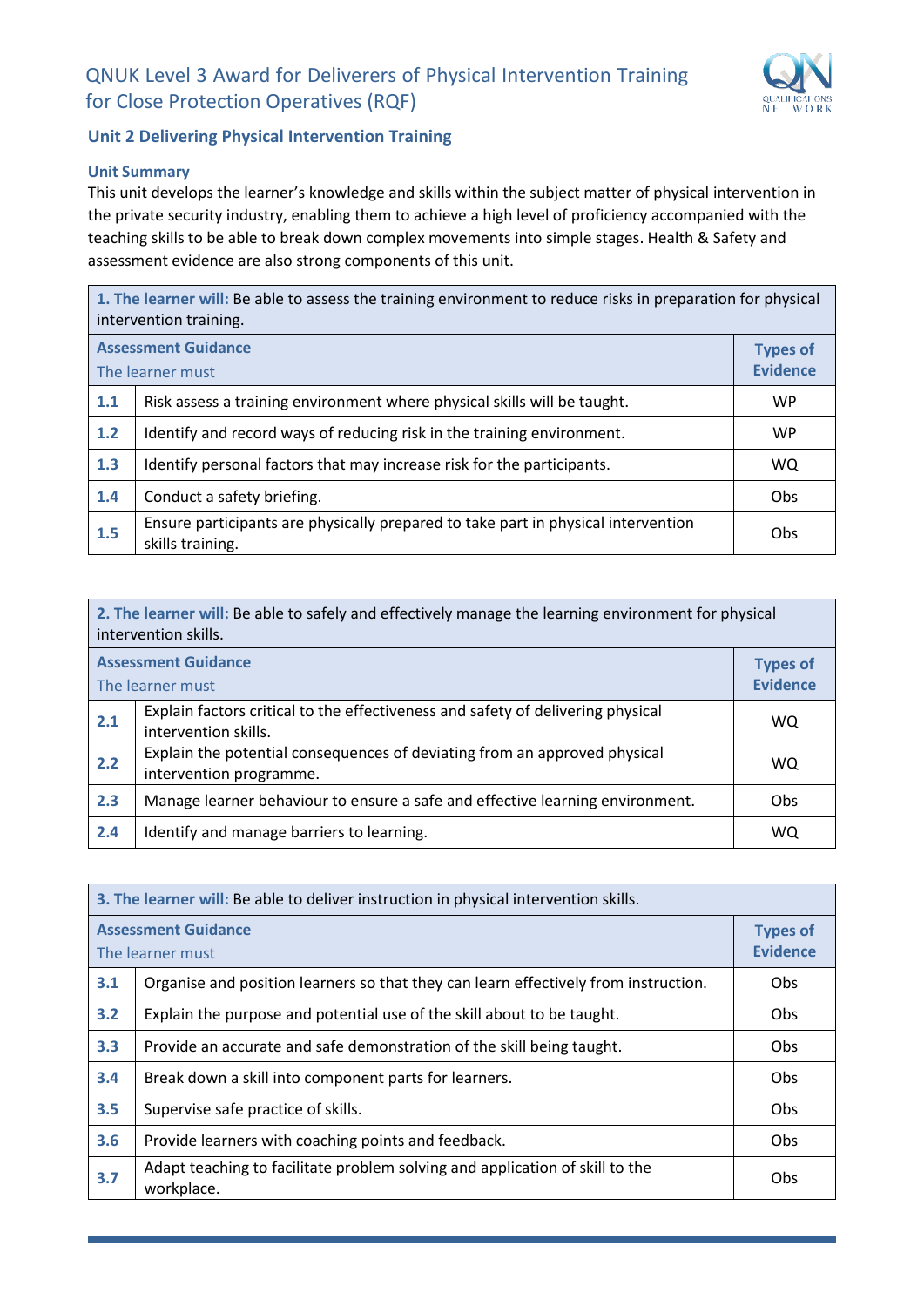$\mathcal{L}(\mathcal{A})$ 



| 4. The learner will: Be able to assess physical intervention skills. |                                                                                                            |           |  |  |
|----------------------------------------------------------------------|------------------------------------------------------------------------------------------------------------|-----------|--|--|
| <b>Assessment Guidance</b><br>The learner must                       |                                                                                                            |           |  |  |
| 4.1                                                                  | Demonstrate knowledge of the agreed standards in the assessment of Physical<br>Obs<br>Intervention skills. |           |  |  |
| 4.2                                                                  | Assess learners against agreed standards.                                                                  | Obs       |  |  |
| 4.3                                                                  | Complete accurately required assessment documentation.                                                     | <b>WP</b> |  |  |

| 1.1                    | Production of a venue risk assessment of the purposes of physical intervention training and                                                                                                                                                                                                                                                                                                                                                                                                                                                       |
|------------------------|---------------------------------------------------------------------------------------------------------------------------------------------------------------------------------------------------------------------------------------------------------------------------------------------------------------------------------------------------------------------------------------------------------------------------------------------------------------------------------------------------------------------------------------------------|
|                        | assessment (including stairs)                                                                                                                                                                                                                                                                                                                                                                                                                                                                                                                     |
| 1.2                    | Upon identification of reasonably likely hazards within the training environment, identify risk<br>mitigation strategies and record these within the risk assessment (1.1)                                                                                                                                                                                                                                                                                                                                                                        |
| 1.3                    | Medical conditions, physical impairments, cognitive impairments, psychological factors                                                                                                                                                                                                                                                                                                                                                                                                                                                            |
| 1.4                    | Ensuring all learners have seen (read) the safety briefing requirements and verbally informed all<br>learners. Ensuring all have fully understood and accepted the terms, conditions and<br>requirements of the briefing including the 'Stop' command.                                                                                                                                                                                                                                                                                            |
| 1.5                    | Verbal discussion or the physical requirements of the training session, issuing of medical<br>declarations, signature, and confirmation of the understanding of the requirements and risks, 1:1<br>private discussions with learners who have concerns and GP referral / removal from session if<br>risk of harm is evident. Physical warm up sessions, cool down sessions, and monitoring of learner<br>wellbeing at all times. Key stabilizing muscle areas to include are muscles, tendons/ligaments,<br>neck, spine, hips, knees, and ankles. |
| 2.1                    | Safe environment, screening of learner's health, efficient warm-up/cool down, behaviour,<br>effective monitoring, clear safety briefing and rules, adherence to safety and rules, self-<br>monitoring, colleague monitoring, behaviour, prohibition of 'martial art' or pain compliant<br>techniques, trainer's ability to monitor all learners practicing at all times.                                                                                                                                                                          |
| 2.2<br>consequences.   | Learners failing to meet the assessment criteria (fail), increased risk of harm to all learners and<br>trainer, learners adopting techniques which are not risk assessed or recognised by the Security<br>Industry Authority, increased risk of harm to the public, legal consequences, professional                                                                                                                                                                                                                                              |
| 2.3                    | Effective monitoring of learner behaviour, inline with safety briefing, appropriate, warnings,<br>exclusions, and removal from the training environment as appropriate.                                                                                                                                                                                                                                                                                                                                                                           |
| 2.4                    | Learner abilities, learning requirements, reasonable adjustments, peer pressure, ego, mastery of<br>self-defence techniques (ability/inability to avoid their use in the learning environment)                                                                                                                                                                                                                                                                                                                                                    |
| 3.1                    | Arc, line, ensuring all can see and hear, demonstrating from various angles so all learners can<br>view technique from all appropriate viewpoints.                                                                                                                                                                                                                                                                                                                                                                                                |
| 3.2<br>considerations. | Contextualising an appropriate circumstance where the technique may be appropriate which<br>relates to learner work environment. Including legal, medical, professional, and ethical                                                                                                                                                                                                                                                                                                                                                              |
| 3.3                    | Accurate and precise demonstration of the technique, first in real time, second in slow time,<br>variation of viewpoints for learners, confirmation of understanding and repetition if required                                                                                                                                                                                                                                                                                                                                                   |
| 3.4                    | Break down the full technique into small component parts to allow learners to understand each<br>requirement for successful application                                                                                                                                                                                                                                                                                                                                                                                                           |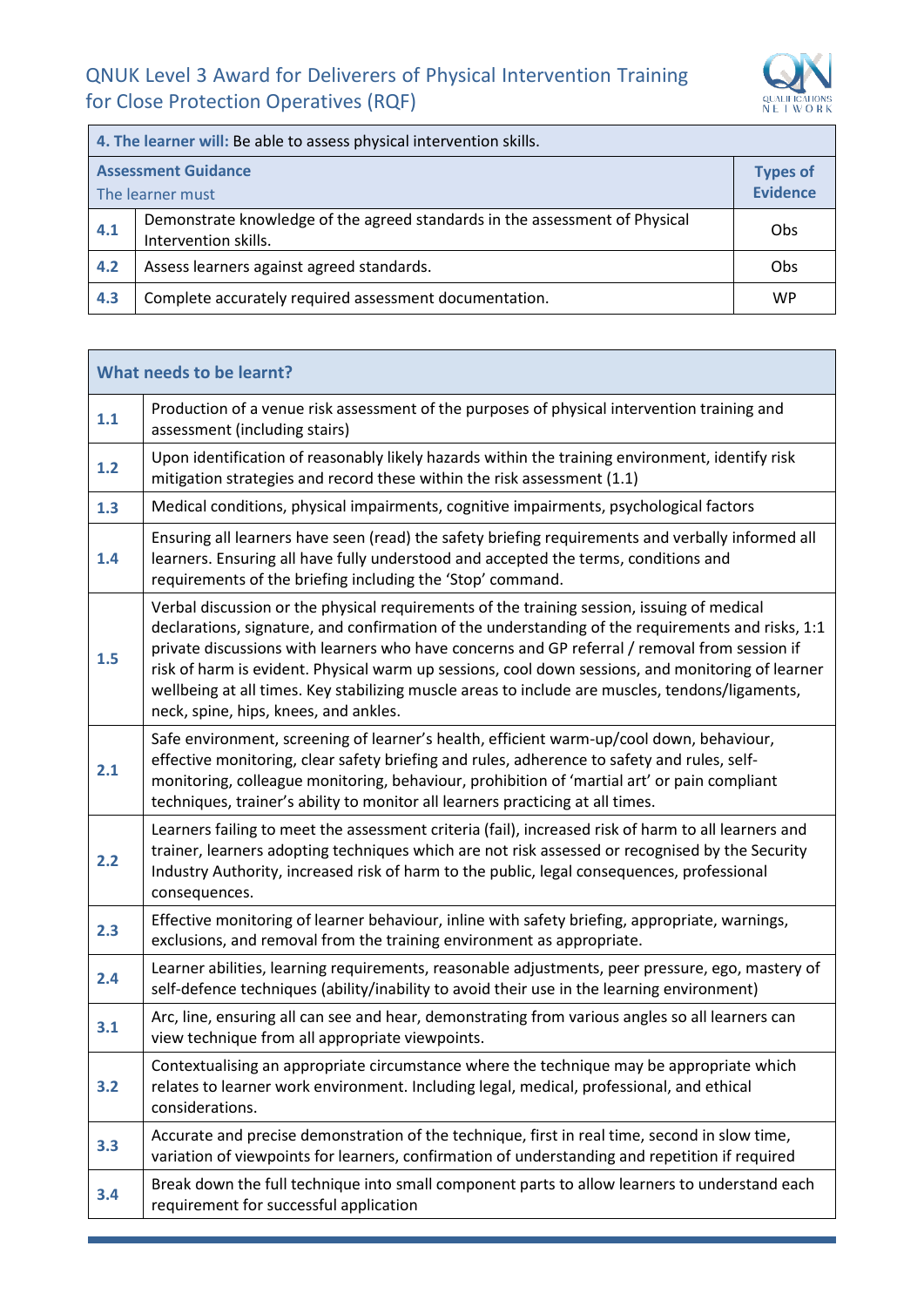

| 3.5 | Allow learners to practice the technique, maintain safety and observations of all learners at all<br>times, control the amount of force being used by learners, gradual build-up of intensity as leaner<br>abilities increase, % of force increments inline with PI model safety of practice requirements. |  |
|-----|------------------------------------------------------------------------------------------------------------------------------------------------------------------------------------------------------------------------------------------------------------------------------------------------------------|--|
| 3.6 | Provide coaching points on 1:1 and group basis, correction of errors, explanation of risks,<br>corrective instruction, further demonstrations if required, encouragement and engagement of<br>Q&A with learners.                                                                                           |  |
| 3.7 | Adapt teaching to provide coaching on problem solving adjustments in response to learner<br>questions or introduced by trainer,                                                                                                                                                                            |  |
| 4.1 | Conscious competence cycle, unprompted, safely applied, duty of care throughout, effective<br>communication, de-escalation at earliest opportunity                                                                                                                                                         |  |
| 4.2 | Completing observation of learner performing technique, ensuring all assessment points are met<br>as identified by the PI model, providing feedback to the learner. Use of video recording<br>equipment, learners introduce themselves, date and technique prior to demonstration.                         |  |
| 4.3 | Accurate completion of the assessment paperwork, all required fields are completed, signatures,<br>names and dates are included.                                                                                                                                                                           |  |

| <b>Rationale for level</b> |                          |                 |                                                            |
|----------------------------|--------------------------|-----------------|------------------------------------------------------------|
|                            | <b>Level</b>             | <b>Emphasis</b> | <b>Comments</b>                                            |
| <b>Knowledge</b>           | 3                        | Strong          | High volume of Level 3 command verbs                       |
| <b>Skills</b>              | 3<br>Strong<br>knowledge |                 | Even balance of action command verbs with underpinning     |
| <b>Overall</b>             | 3                        | Strong          | Whole unit is within the domain range expected at level 3. |

| <b>Rationale for TUT and credit</b>  |              |                                                                                                                                                                                                         |   |
|--------------------------------------|--------------|---------------------------------------------------------------------------------------------------------------------------------------------------------------------------------------------------------|---|
|                                      | <b>Hours</b> | <b>Comments</b>                                                                                                                                                                                         |   |
| <b>Guided learning</b>               | 27           | This is based on the average learner taking this qualification who<br>will have a knowledge of the subject matter both via previous<br>learning and experience working in the security training sector. |   |
| <b>Directed study</b>                |              |                                                                                                                                                                                                         |   |
| <b>Independent study</b>             |              |                                                                                                                                                                                                         |   |
| <b>Work-based learning</b>           | N/A          |                                                                                                                                                                                                         |   |
| <b>Non invigilated</b><br>assessment | N/A          |                                                                                                                                                                                                         |   |
| TUT:                                 | 31           | <b>Credit:</b>                                                                                                                                                                                          | 3 |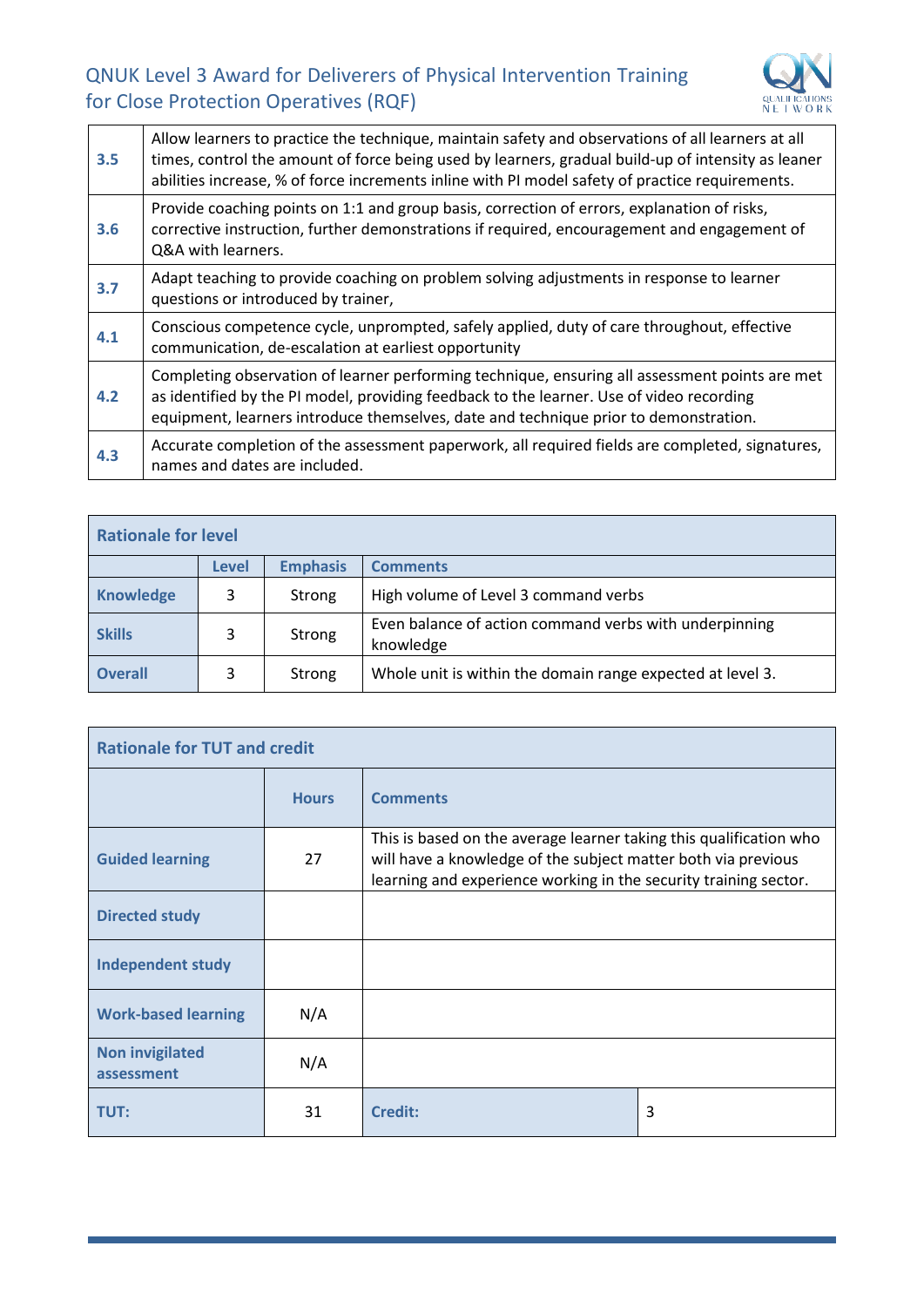

# <span id="page-21-0"></span>**Appendix 2: Command Verbs**

| To ensure that learners can meet the requirements of each criterion, they should be explained to the<br>learner prior to assessment and fully understood by the Assessor for this qualification. |                                                                           |  |
|--------------------------------------------------------------------------------------------------------------------------------------------------------------------------------------------------|---------------------------------------------------------------------------|--|
| Conduct                                                                                                                                                                                          | Carry out                                                                 |  |
| <b>Demonstrate</b>                                                                                                                                                                               | Apply skills in a practical situation, Show an understanding of the topic |  |
| <b>Describe</b>                                                                                                                                                                                  | Write or speak about the topic or activity giving detailed information    |  |
| <b>Identify</b>                                                                                                                                                                                  | Provide brief information about a subject, specific process or activity   |  |
| <b>List</b>                                                                                                                                                                                      | State or make a list of words, items, statements or comments              |  |
| Organise                                                                                                                                                                                         | Arrange in an effective and correct order                                 |  |
| Recognise                                                                                                                                                                                        | Recall and identify relevant information relating to a subject            |  |
| <b>State</b>                                                                                                                                                                                     | Give brief information about the topic                                    |  |

*(this list is not exhaustive)*

# <span id="page-21-1"></span>**Appendix 3: RPL Considerations**

When a learner is claiming RPL for the Level 3 unit within this qualification (Delivering Physical Intervention Training) from an existing Level 3 Delivery of physical intervention skills for the private security industry qualification, the centre is required to perform the following due diligence prior to accepting the claim to accompany the submission of learner results from the Level 2 unit.

- i. Authenticity of the presented qualification
- ii. Currency of learn skills the learner must:
	- a. Have maintained continual professional development (CPD) in relation to the delivery of physical skills, this may be either evidence of delivering PI to door supervisors on a regular basis and/or documented developmental/refresher activities.
	- b. Demonstrate a minimum of one micro-teach session to the approving assessor to provide assurance skills remain aligned to those contained within the unit from which RPL is being claimed.

All RPL claims presented by the centre to Qualification Network must be supported by a copy of the original certificate containing the unit being claimed and centre's due-diligence feedback to support the authenticity and currency of the claim.